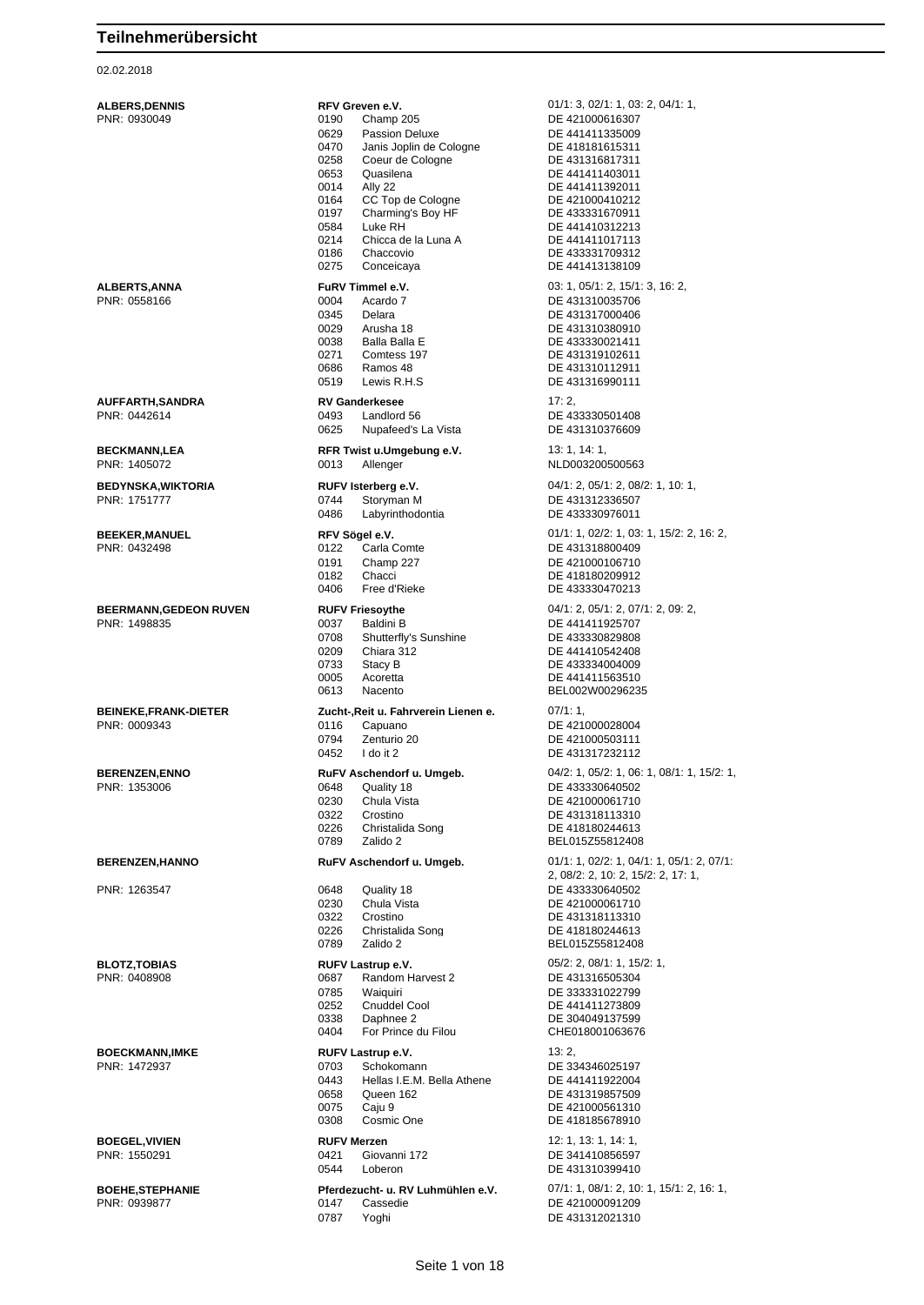| <b>BOELLE, PATRICK</b>                     | RUFV Haselünne u.Umgb. e.V.                                                                                                                                                                                                                                                                                                                                                                                                                | 01/1: 2, 02/2: 2, 03: 2, 05/1: 2, 07/2:<br>2, 08/3: 2, 10: 2, 15/2: 2, 16: 2, 17: 2,                                                                                                                                                                                                                                                                                          |
|--------------------------------------------|--------------------------------------------------------------------------------------------------------------------------------------------------------------------------------------------------------------------------------------------------------------------------------------------------------------------------------------------------------------------------------------------------------------------------------------------|-------------------------------------------------------------------------------------------------------------------------------------------------------------------------------------------------------------------------------------------------------------------------------------------------------------------------------------------------------------------------------|
| PNR: 0625581                               | 0065<br>Burberry 9<br>0682<br>Quitharo<br>0145<br>Cassandra 372<br>0099<br>Can do it 21<br>0741<br>Stazzano<br>0108<br>Canwero<br>0317<br>Cranberry 10<br>0090<br>Calmara 8<br>0254<br>Coal Quidam<br>0028<br>Arkolino<br>0496<br>Lantinus 9<br>0509<br>Leighton 4<br>0412<br>Gavina 13<br>0286<br>Cool and clever<br>0592<br>Lynnwood<br>0351<br>Dicapo                                                                                   | DE 457000204105<br>DE 421000698710<br>DE 441410279211<br>DE 418180661811<br>DE 418181033110<br>DE 418180216210<br>DE 421000098011<br>DE 421000549711<br>DE 421000500712<br>DE 431316894612<br>DE 418181072612<br>DE 433330558713<br>DE 431310149912<br>DE 418181071212<br>DE 418182567213<br>NLD003200902618                                                                  |
| <b>BOELLE, PHILIP</b>                      | RUFV Haselünne u.Umgb. e.V.                                                                                                                                                                                                                                                                                                                                                                                                                | 01/1: 2, 02/2: 2, 03: 2, 05/1: 2, 07/2:                                                                                                                                                                                                                                                                                                                                       |
| PNR: 0625578                               | 0312<br>Coupe d'Or<br>0039<br>Bankimoon<br>0313<br>Coupe Gold<br>0074<br>Caipidor<br>0102<br>Canoletto<br>Gambrinus 94<br>0409<br>0497<br>Lantlord<br>0739<br>Starissa<br>0554<br>Lord Heinrich 5<br>0015<br>Amazon 4<br>0136<br>Cash and Fly<br>0243<br>Clemens 69                                                                                                                                                                        | 2, 08/3: 2, 10: 2, 15/2: 2, 16: 2, 17: 2,<br>DE 418181113208<br>DE 418181506709<br>DE 418180202312<br>DE 441411134411<br>DE 455678049912<br>DE 418181071912<br>DE 418181122311<br>DE 431310107513<br>DE 431319681313<br>DE 441410890713<br>DE 418181072312<br>DE 431430130413                                                                                                 |
| <b>BOHLEN, ANN-KATHRIN</b><br>PNR: 1352208 | RFV Doerpen u. Umgebung e.V.<br>0714<br>Sixtus K<br>0069<br>Cabrio K                                                                                                                                                                                                                                                                                                                                                                       | 04/2: 2, 06: 2, 13: 2, 14: 2,<br>DE 431318805811<br>DE 431310726812                                                                                                                                                                                                                                                                                                           |
| <b>BORGMANN, RICARDA</b><br>PNR: 1710209   | RUFV Werlte u. Umgebung<br>0778<br>Vicky 128                                                                                                                                                                                                                                                                                                                                                                                               | 12:1,<br>DE 398980484898                                                                                                                                                                                                                                                                                                                                                      |
| <b>BORN,JANINA</b><br>PNR: 0547763         | <b>RUFV Haren-Ems</b><br>0563<br>Loui Light<br>0058<br>Bodine 2<br>0692<br>Romeo 817<br>0032<br>Atlantik 61                                                                                                                                                                                                                                                                                                                                | 04/2:2,<br>DE 418181300313<br>NLD003200606703<br>IRL414004696553<br>NLD003201002982                                                                                                                                                                                                                                                                                           |
| <b>BOURSIER, ALEXANDRE</b>                 | RFV Emsbueren e.V.                                                                                                                                                                                                                                                                                                                                                                                                                         | 01/1: 2, 02/2: 2, 03: 2, 07/2: 2, 08/2:                                                                                                                                                                                                                                                                                                                                       |
| PNR: 1706167                               | Lycon 3<br>0589<br>0222<br>Chocolate 87<br>0260<br>Cold Case 5<br>0722<br>Somersby 5<br>0310<br>Cote de Pablo<br>Low Budget 5<br>0564<br>0542<br>Little Tyrion<br>0651<br>Qualu<br>0390<br>Ferstlhof's Athletica<br>0696<br>Samsonite RT<br>0725<br>Special Effect 4<br>0124<br>Carlchen 94<br>Coming Soon 8<br>0268<br>0484<br>La La Land<br>0500<br>Last Call 3<br>0194<br>Charivari 16<br>0287<br>Copin's Boy<br>0524<br>Like about you | 1, 10: 1, 16: 1, 17: 1,<br>DE 441410766208<br>DE 418180030011<br>DE 418182120511<br>DE 418180126912<br>DE 418180656312<br>DE 441411293012<br>DE 441411322212<br>DE 421000527812<br>DE 481810262712<br>DE 431316607811<br>DE 418181294212<br>DE 418182552213<br>DE 431316618013<br>DE 431319679513<br>DE 441411346813<br>DE 418181085813<br>DE 418182583513<br>DE 418181300713 |
| <b>BREUER, CELINA</b><br>PNR: 1622290      | RFV Sögel e.V.<br>0580<br>Ludger O<br>0097<br>Campino 449                                                                                                                                                                                                                                                                                                                                                                                  | 12: 2, 13: 2,<br>DE 433331507004<br>DE 435350305408                                                                                                                                                                                                                                                                                                                           |
| <b>BRUEGGEMANN, FELIX</b><br>PNR: 0612412  | ZRFV Riesenbeck e.V.<br>Captain Sharky 4<br>0114<br>0167<br>Cedric 72                                                                                                                                                                                                                                                                                                                                                                      | 07/1: 1, 15/2: 1, 16: 1,<br>DE 433330537910<br>DE 433331621710                                                                                                                                                                                                                                                                                                                |
| <b>BRUNDIERS, RIEKE</b><br>PNR: 1184970    | PSV Löningen-Ehren e.V.<br>0558<br>Lordano 24<br>0255<br>Coco 216<br>0012<br>All I want 5<br>0257<br>Coconut 43<br>0075<br>Caju 9<br>Cosmic One<br>0308<br>0334<br>Dagostino 14<br>0332<br>D'Artagnan 204                                                                                                                                                                                                                                  | 13: 1, 14: 1,<br>DE 433331362804<br>DE 418180215007<br>DE 433330571509<br>DE 431319503809<br>DE 421000561310<br>DE 418185678910<br>DE 433330673811<br>DE 433330688711                                                                                                                                                                                                         |
| <b>BRUNS, INGA</b><br>PNR: 0398722         | RUFV Hesel u. Umgebung e.V.<br>0101<br>Candy 669                                                                                                                                                                                                                                                                                                                                                                                           | 04/1: 1, 05/1: 2,<br>DE 431319851506                                                                                                                                                                                                                                                                                                                                          |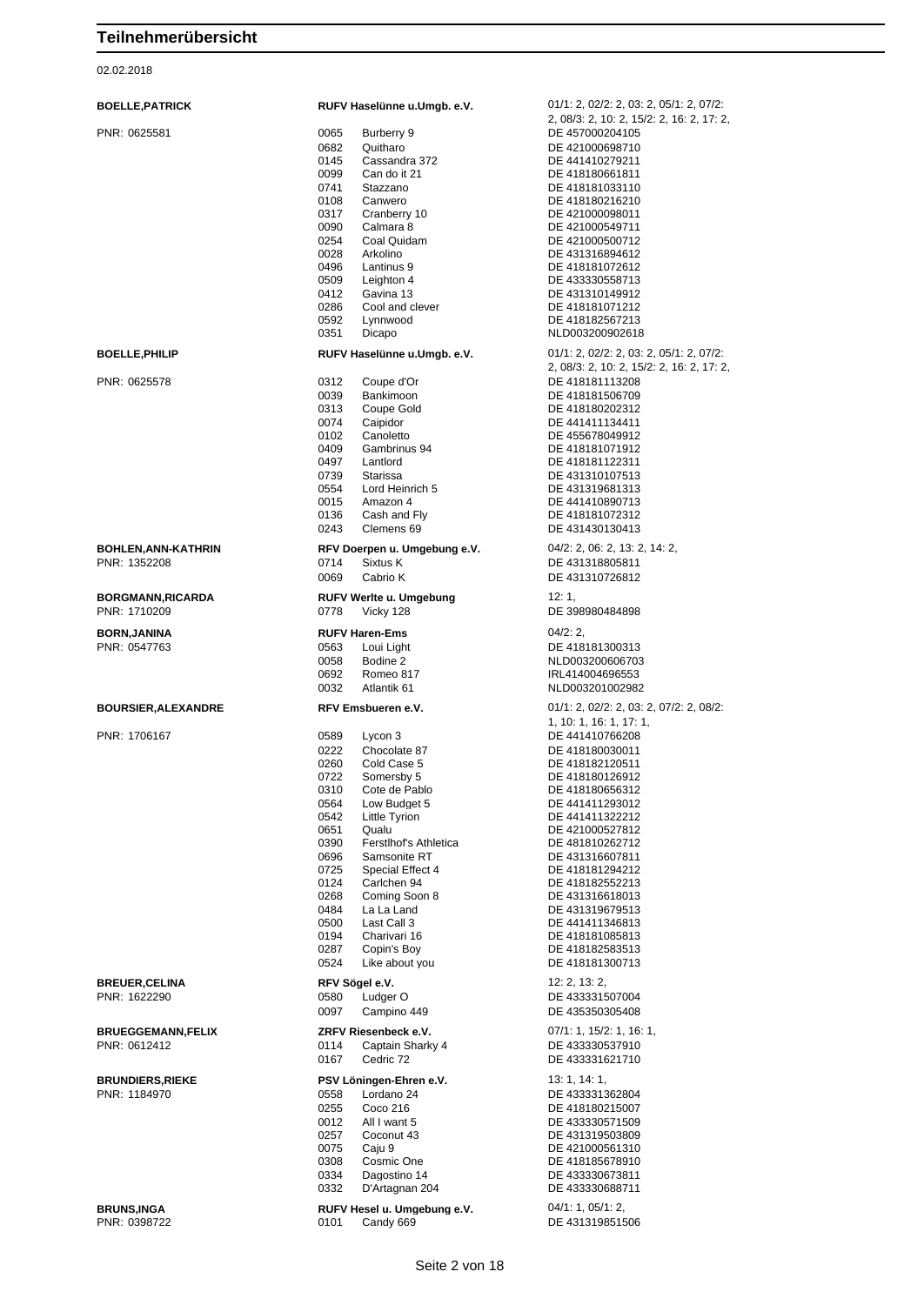02.02.2018

PNR: 0398722 0178 Ceresa B DE 431310269811 0328 Curly Sue 155 DE 431319903509 **BRUNS,LINA-SOPHIE RFV Sögel e.V. REV Sögel e.V.** 01/2: 1, 13: 1, 13: 1, 01<br>PNR: 1350781 **DRIGHT COMPTER** 0639 Precious 3 0639 Precious 3 NLD003199709155 0439 Havik B NLD003201208144 0668 Quentino 26 DE 433330657811 0468 Jamela 2 DE 433330904611 0471 Jella 14 DE 433330644512 0183 Chacco Rosso DE 433330644812<br>0135 Casablanca 125 DE 418181074112 **BUETER,FABIAN RUFV Osterbrock** 04/2: 1, 05/2: 1, 09: 1, 0304 Corvette 40 DE 433331188807 **BUURMAN,KAYLEE PSG Lähden e.V.** 12: 1, 13: 1, 14: 1, PNR: 1708158 0094 Caluna 30 DE 404980006010 **CRISTOFOLETTI,MICHAEL RFV Greven e.V.** 02/2: 1, 03: 1, 0709 SIG Chiari DE 418180218612 **DEULING,ANKE RUFV Haren-Ems** 04/2: 1, 0464 It's Lady Yvonne Z BEL015Z55666508 **DEULING,MARINA RUFV Haren-Ems** 04/2: 1, 06: 1, PNR: 0926557 0506 Le Marron 3 DE 431310701602 **DULLE,KAREN RUFV Meppen u. Umgebung** 01/2: 1, 02/1: 1, PNR: 0503968 0325 Cumpel 6 DE 431310073513 **EISENMENGER,DARLINE RFV Niederzeuzheim e.V.** 09: 2, 11: 2, PNR: 0706496 0403 For Leonie DE 461610053604 0424 Gold Cat DE 431310001409 0683 Quixx 2 DE 431310586010<br>0206 Chery-Lady 2 DE 456570351711 0206 Chery-Lady 2 DE 456570351711<br>0218 Chilly 17 DE 433330570010 0218 Chilly 17 DE 433330570010<br>0356 Donata 286 DE 451510198112 0356 Donata 286 De 451510198112<br>0273 Con Pleasure 7 DE 431310077611 **EYLERING,NELE** *ZRFV Riesenbeck e.V.* **13: 1, 13: 1, 13: 1, 13: 1, 13: 1, 13: 1, 13: 1, 13: 1, 13: 1, 15: 1, 15: 1, 15: 1, 16: 144 FACCINCANI,MATTIA RUFV Rulle** 02/2: 2, 03: 2, 10: 1, 17: 1, 0274 Conandro 2 DE 421000541011 0043 Barnie Mancluf ITA007000136043 0442 Heavenly W NLD003201207941 0436 Hakuna Matata 25 NLD003201209010 PNR: 0962841 0072 Cafe Europa DE 418180065006 0530 Limbo W DE 421000265805<br>0414 Gecki 4 DE 441411941005 0414 Gecki 4 DE 441411941005 0296 Corleona 3 DE 441411497609 0217 Chile M<br>0768 Upercut du Very FRA001081091671 0768 Upercut du Very FRA00108109167M<br>0445 Hockenheim G SWF004040904044 0445 Hockenheim G SWE004040904044 0461 Interlagos G SWE004040904043 0368 Edgar 50 NED003200902265 0706 Senna G SWE004041003567 0386 Famous 34 NLD003201007131 0163 Cazar ASK DNK333DW1200581 0456 Imola G 2 SWE004041306029 0729 Split G SWE004041302761 0410 Garciaparra G SWE004041202664 **FELDMANN,STEFANIE RUFV Ueffeln-Balkum e.V.** 02/1: 1, 04/2: 1, 05/2: 1, PNR: 0842194 0529 Lilofee 30 DE 433330011807 0528 Lillyfee 56 DE 441410182612 PNR: 0726788 0689 Rascallino DE 431319863105 0050 Bexx NLD003201306180 **FRANKE,OLIVER REV Lingen u.U.e.V.** 02/1: 1, 04/2: 1, 04/2: 1, 05/2: 1, 05/2: 1, 05/2: 1, 05/2: 1, 05/2: 1, 05/2: 1, 05/2: 1, 05/2: 1, 05/2: 1, 05/2: 1, 05/2: 1, 05/2: 1, 06/2: 1, 06/2: 1, 06/2: 1, 05/2: 1, 05/2: 1, 05/2 0684 Quorum L<br>0556 Lord Ludwig 10 DE 433330584407 0556 Lord Ludwig 10 DE 433330584407 0415 Gennaia 2 DE 418182573712 **GEBKEN,MARIE RUFV Osterbrock** 12: 1, 0379 Emilio 96 DE 441410715907

0001 Abby 43

**BUEHRMANN,JAQUELINE RUFG Falkenberg e.V.** 02/2: 2, 03: 2, 07/2: 2, 08/2: 2, 09: 2, 09: 2, 09: 2, 09: 2, 09: 2, 09: 2, 09: 2, 09: 2, 09: 2, 09: 2, 09: 2, 09: 2, 09: 2, 09: 2, 09: 2, 09: 2, 09: 2, 09: 2, 09: 2, 09: 2, 09: DE 418181074112 DE 431310351306 DE 418180134812 DE 431310077611 DE 443430751911 **FELDMANN,MANUEL RUFV Isterberg e.V.** 05/1: 2, 07/2: 2, 08/3: 2, 10: 2, 16: 2,  $17:2$ NLD003200405320 **FORTWENGEL,SVENJA RFV Doerpen u. Umgebung e.V.** 04/2: 1, 05/2: 1, 06: 1, 09: 1, DE 433330342911 **GERDES,GERD RV St. Hubertus Garrel e.V.** 10: 1, 16: 1, 16: 1, 19: 1, 19: 1, 19: 1, 19: 1, 19: 1, 19: 1, 19: 1, 19: 1, 19: 1, 19: 1, 19: 1, 19: 1, 19: 1, 19: 1, 19: 1, 19: 1, 19: 1, 19: 1, 19: 1, 19: 1, 19: 1, 19: 1, 19: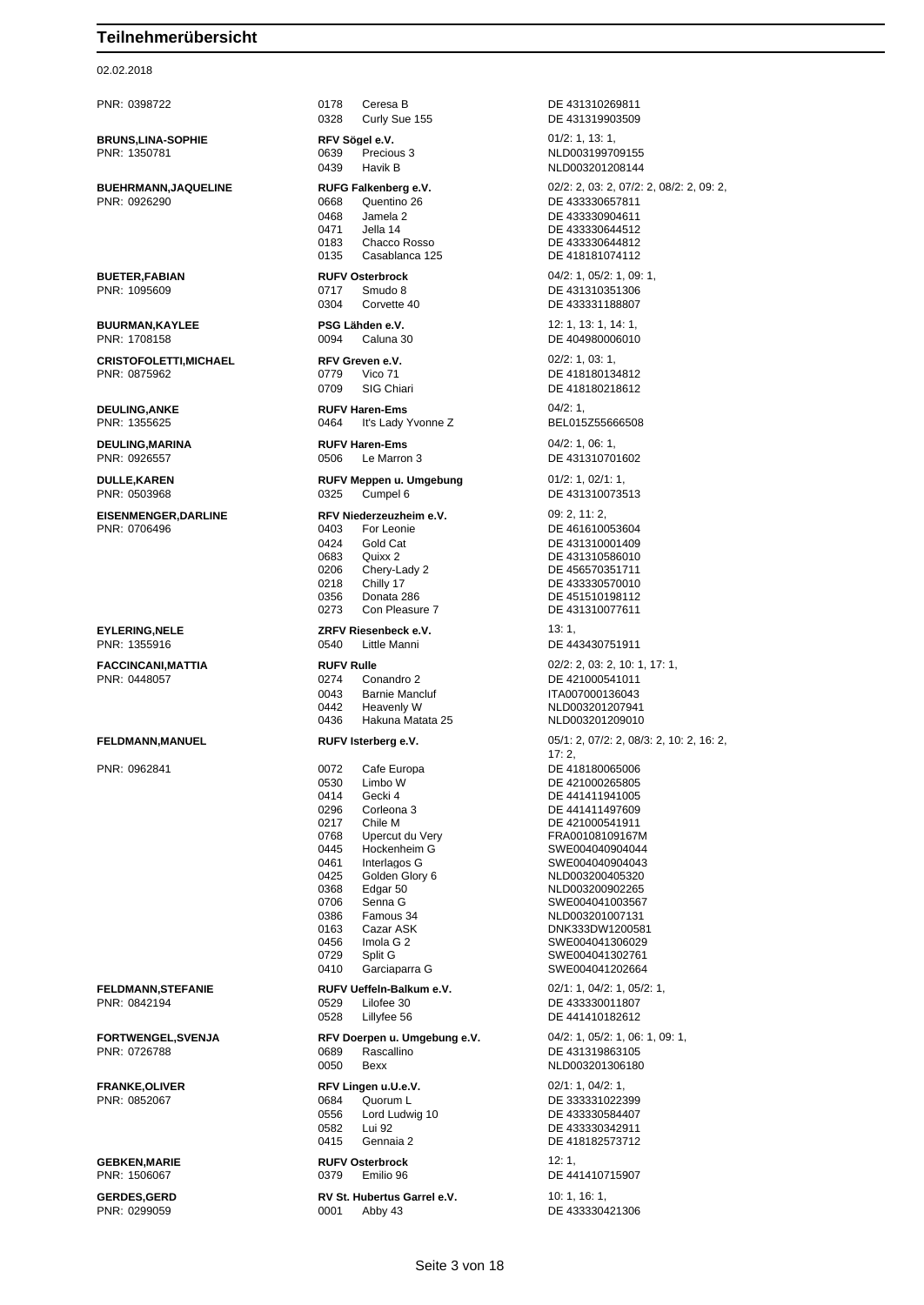02.02.2018

**GERLEMANN,ANNA RUFV Meppen u. Umgebung** 05/2: 1, 15/1: 1, 16: 1, 16: 1, 16: 1, 16: 1, 16: 1, 16: 1, 16: 1, 16: 1, 16: 1, 16: 1, 16: 1, 16: 1, 16: 1, 16: 1, 16: 1, 16: 1, 16: 1, 16: 1, 16: 1, 16: 1, 1, 16: 1, 1, 16: 1, 1 PNR: 1018265 0232 Ciao Bella 6 DE 433330660707 0743 Stina 67 DE 431318110911 **GEURKINK,LAURA RUFV Herzlake u.Umgebung e.V.** 01/2: 1, 13: 1, 14: 1, PNR: 1214818 0793 Zembla 3 GBR002004010933 0460 Ini Mini 2000 2001 2010 NLD003201302121 **GRAAP,ERIC RUFV Werlte u. Umgebung** 04/2: 1, 05/2: 1, 07/1: 1, PNR: 0723119 0766 Unique 102 NLD003200106767 **GRAFE, SIMON RSC Handorf-Langenberg e.V.** 06: 1, 07/1: 1, 08: 1, 07/1: 1, 08: 1, 07/1: 1, 06: 1, 07/1: 1, 08: 0034 Avatar 18 0034 Avatar 18 DE 441410137508 **GRAVEN,INGE RUFV Cappeln** 07/1: 1, 08/1: 1, PNR: 1072406 0140 Caspar 278 DE 433330030811 **GROSSE-ALBERS,MAIRA RV Klein Drehle e.V.** 01/2: 2, 02/2: 2, 03: 1, 07/2: 1, 08/3: PNR: 0529762 0203 Checkpoint 19 DE 433331159202 0401 For Cornet DE 431310742807 0502 Laurin 130<br>
0210 Chica de la Luna 12 DE 433332553407 0210 Chica de la Luna 12<br>0372 El Pappi El Pappi DE 433330687109 0165 Cecilia 36 DE 418181686410 0723 Space Girl 4 DE 418181697510<br>0609 Mr. Ed 63 DE 433331705711 0609 Mr. Ed 63 DE 433331705711<br>0513 Lenny 81 DE 418181085413 0170 Cekkato DE 418182569912<br>0201 Check Rouge DE 433330591112 0201 Check Rouge DE 433330591112<br>0289 Cor du la de DE 418180270813 0289 Cor du la DE 418180270813 Cahoon Rouge OLD<br>Caspars Adel 0144 Caspars Adel Cassus DE 431316530113<br>0376 Elliot van ter Hulst DE 404980001204 0376 Elliot van ter Hulst **GRUEGER,KIRA RFV Doerpen u. Umgebung e.V.** 12: 1, **HAGEMANN,LAURA RUFV Lathen u. Umgebung** 14: 1, PNR: 0999591 0138 Casino Royal 33 DE 431310062510 **HANEBORGER,INKEN RV Petkum-Oldersum e.V.** 09: 2, PNR: 1363839 0044 Baroneß 8 DE 431316612105 0634 Picolor **DE 433330306507**<br>0677 Quintero 25 **DE 431316829209** 0677 Quintero 25 DE 431316829209<br>0349 Diarado's Girl DE 431316823611 0349 Diarado's Girl DE 431316823611<br>19783 Vorkiss Corp. 2012 DE 431312509313 **HARENBURG,GERHARD RUFV Rulle** 04/1: 1, 05/2: 1, PNR: 0059924 0691 Rintadora DE 433330394411 **HASKAMP, CHRISTINE RSC Handorf-Langenberg e.V.** 13: 1, 14: 1, 14: 1, 19: 1, 14: 1, 19: 1, 14: 1, 19: 1, 14: 1, 19: 1, 19: 1, 19: 1, 19: 1, 19: 1, 19: 1, 19: 1, 19: 1, 19: 1, 19: 1, 19: 1, 19: 1, 19: 1, 19: 1, 19: 1, 19: PNR: 0060944 0485 La petite Fleur 3 DE 433330793003 0085 Calippo H DE 418184001611 **HEBBELMANN,MANFRED RUFV Haren-Ems** 06: 2, 14: 2, 0150 Cassitha NLD003201203280 **HECKMANN,MICHAEL RUFV Isterberg e.V.** 08/3: 2, 10: 2, 0670 Quicklebendig DE 431310112806 0437 Happy Hopsi DE 433330303106<br>0516 Level Two DE 421000271406 0239 Clarence S<br>
0381 Enterprice 4 DE 431311205707 0381 Enterprice 4 DE 431311205707<br>0298 Cormello R DE 421000163908 0298 Cormello R DE 421000163908 0551 Lolita K DE 433331505208 Cantiaro de Chile K 0591 Lynford 8 DE 421000421109<br>0579 Ludger G DE 431319914305 0579 Ludger G DE 431319914305<br>0160 Cavalli 3 DE 431319914305 0160 Cavalli 3 NLD003200706317<br>0539 Little John N EST00109A186111 **HELD,NINA-JUSTINE RUFV Haren-Ems** 14: 1, PNR: 1686300 0264 Columbo 50 DE 431318802809 **HEMPEN,JENNIFER RFV Edewecht-Portsloge e.V.** 01/2: 1, 02/1: 1, 0716 Skyla 11 DE 431310146912 **HENRIET,GUILLAUME RUFV Lastrup e.V.** 01/1: 2, 02/1: 2, PNR: 0840069 0301 Cornstein DE 456370101310 0701 Saphira 225 DE 433330691911 0560 Lorella 9 DE 433330692011 0173 Celesta 23 DE 433330690911 0306 Corzet DE 433330688710 0546 Locita DE 433330689210 0586 Lupo B DE 431310729911 0061 Botakara DE 433330181912

2, 10: 1, DE 418181085413 DE 433331006411 DE 431312509313 DE 418182515011 DE 421000271406 EST00109A186111 DE 418180190811

0473 Junior 152 DE 433331607212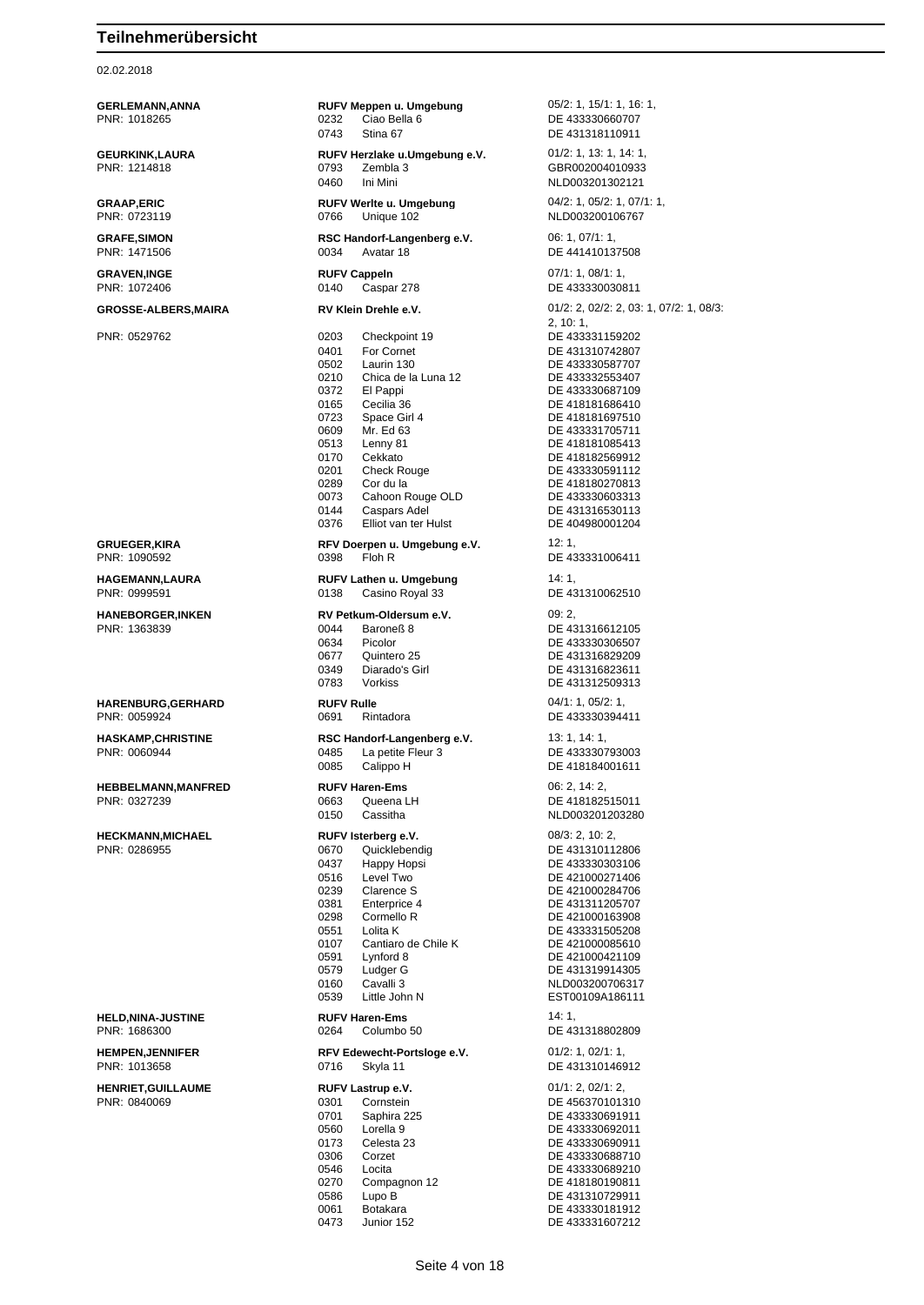#### 02.02.2018

| <b>HILBERS,NADJA</b> |  |
|----------------------|--|
| PNR: 0832160         |  |

PNR: 0840069 0685 Qutaira DE 433330178913 0290 Corado 113 DE 433330591613 0543 Littlefoot 48 DE 433332018913 0767 Uno 52 NLD003201108619 0367 Edarco BEL002W00304455 **HENTSCHEL,BETTINA RUFV Hesel u. Umgebung e.V.** 13: 1, 14: 1, PNR: 0510086 0154 Catania 112 NLD003200711235 **HERBST,SARAH RUFV Werlte u. Umgebung** 04/2: 2, 05/2: 1, PNR: 0875980 0231 Chupa Chup 5 DE 433331512805 0466 Jack 464 DE 404989246005 **HERMELING,HUBERT RUFV der Gemeinde Lindern** 05/1: 1, 07/1: 1, 08/1: 2, PNR: 0066433 0585 Lumumba 22 DE 433330133606 0100 Canada T DE 433330167107 0526 Lilly Fee 22 DE 418180453908 **HERMELING,JAN RG Klein Roscharden** 01/1: 1, 02/1: 1, 04/1: 1, 05/1: 1, 07/1: PNR: 0617144 0083 Calinka 42 DE 433331143406 0235 Cinzano 81 DE 433330299409 0060 Boombastic H DE 418180089612 0076 Calandia H DE 418184001911 0293 Cordula H DE 433330290211 0547 Logger 15 DE 418184010409 **HERSING,MIRJA RSV Schierbrok e.V.** 15/1: 2, 16: 1,<br>PNR: 0510900 **RSV SCHIER 10228** Chronos 30 **RE-421000069809** PNR: 0510900 0228 Chronos 30 DE 421000069809 0348 Diamantico 2 NLD003200802914 **HEYER,DENNIS RV Oldenburger Muensterland e.V** 01/1: 2, 02/2: 2, 03: 2, 07/2: 2, 08/2: PNR: 0671387 0719 Snoopnose DE 431317007905 0022 Aquarell PW DE 433330682904<br>0746 Strombuli DE 433331004207 0746 Strombuli DE 433331004207<br>0679 Quinton 11 DE 433330678209 Quinton 11 DE 433330678209 0106 Canterbury 10 DE 441410196809 0621 Nogadishu DE 441411554609 0118 Caramba 86 DE 473731179410<br>0062 Boubalou TW DE 433330568711 0062 Boubalou TW DE 433330568711 0361 Doriano 13 DE 433330658011 0129 Carmilou PS DE 418184026711 0187 Chacdina DE 418184016411<br>0324 Cucinello DE 418180853409 0081 Caliberty OLD DE 418180032412<br>0623 Numeri DE 418182530512 0623 Numeri 1980 105230512<br>1972 - University DE 441410702611 0773 Vampire Girl DE 441410702611 0288 Copperfield 48 DE 418180848613 0117 Caracas 99 DE 418182588811<br>0133 Carreras 14 DE 418180239112 0133 Carreras 14 DE 418180239112<br>0782 Vladimir OLD DE 433330495213 0782 Vladimir OLD DE 433330495213 0068 C'est la Vie 215 DE 433330144413 1 do it 4 NLD003201301533 0458 Independent 7 NLD003201302032 **RUFV Wietmarschen** 13: 1, 0555 Lord Ludwich DE 433331610809 0750 Sunny Daylight 3 DE 498980044412 0444 Hip Hop's Hallah DE 404980003811 **HILBERS,NICOLE RUFV Wietmarschen** 13: 1, 14: 1,<br>PNR: 0737647 **PNR: 0737647** 0413 Gecco 11 0413 Gecco 11 DE 431318309306 0555 Lord Ludwich DE 433331610809<br>0736 Stakko's Stella DE 441410571914 0736 Stakko's Stella DE 441410571914<br>1944 Hip Hop's Hallah DE 404980003811 **HILGEFORT,ANNA RUFV Lathen u. Umgebung** 02/1: 2, 03: 2, 04/2: 1, 07/1: 1, 08/1: PNR: 0533084 0120 Carl Lewis 7 DE 431316965911 0726 Special Lucy H DE 433330294512<br>0531 Limited Edition 82 DE 433331627412 **HOEGEMANN,ANNE RG Klein Roscharden** 04/1: 2, PNR: 0790884 0394 Fire-Star DE 433330611208 0656 Quebelle de la cour DE 433330569209 **HOELSCHER,TABEA RUFV Rütenbrock u.Umgebung e.V.** 13: 2, 14: 2, PNR: 1341324 0608 Monte Revellino B DE 441410586408 0449 Hulingshof's Jogi DE 433330386109 **HOFSCHROEER,HENDRIK RUFV Herzlake u.Umgebung e.V.** 05/1: 1, 07/2: 1, 08/3: 2, 10: 1, 15/2:

0051 Beyla S DE 421000546210 0091 Calmerette II NLD003200705063

2, 08/1: 2, 2, 10: 1, DE 433330577210 DE 418180853409 DE 418180244813 DE 404980003811 1, 15/1: 1, DE 433331627412  $2, 17: 1$ PNR: 0524723 0587 Lüttinghof's Converse DE 421000526209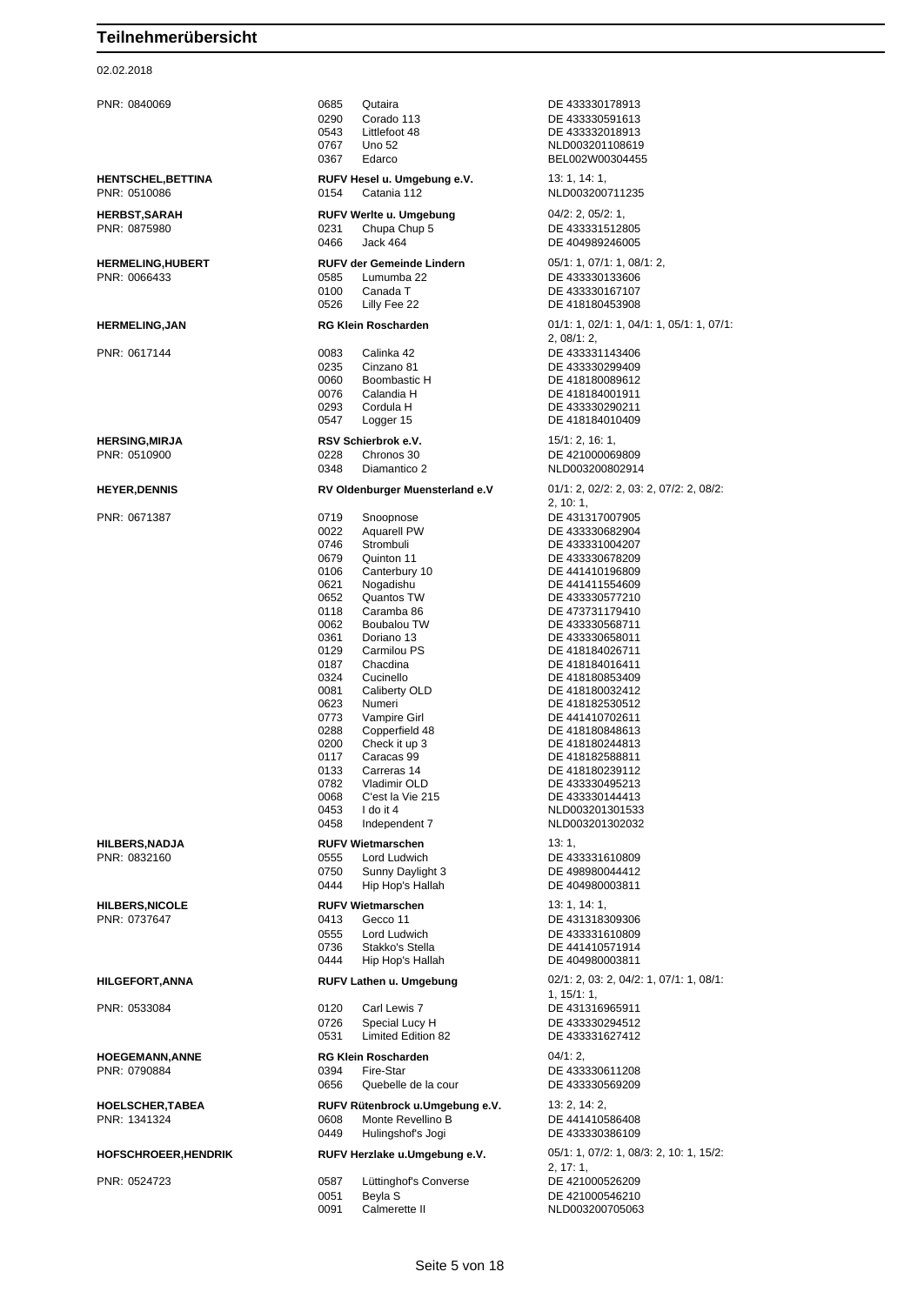| <b>HOLTGERS,HEINRICH</b><br>PNR: 0072175 | RUFV Lastrup e.V.<br>Cornetto 30<br>0300<br>0352<br>Dinan 2<br>0137<br>Casino 87<br>0204<br>Cheeky Monkey 2<br>0562<br>Louann<br>0476<br>Kaya Z<br>0031<br>Athena d'Or                                                                                                                                                                                                                                                                                                                                                                                                                                                                                                                                                                        | $02/2$ : 2, 03: 2,<br>DE 473732047004<br>DE 433330999309<br>DE 421000117812<br>DE 433330143912<br>DE 418180219913<br>BEL015Z55748812<br>FRA00110408799M                                                                                                                                                                                                                                                                                                                                                                                                                                          |
|------------------------------------------|-----------------------------------------------------------------------------------------------------------------------------------------------------------------------------------------------------------------------------------------------------------------------------------------------------------------------------------------------------------------------------------------------------------------------------------------------------------------------------------------------------------------------------------------------------------------------------------------------------------------------------------------------------------------------------------------------------------------------------------------------|--------------------------------------------------------------------------------------------------------------------------------------------------------------------------------------------------------------------------------------------------------------------------------------------------------------------------------------------------------------------------------------------------------------------------------------------------------------------------------------------------------------------------------------------------------------------------------------------------|
| HOLTMANN,ANTONIA<br>PNR: 1191944         | RUFV Haselünne u.Umgb. e.V.<br>0742<br>Steendieks East London<br>0752<br>Sylvester Stallone 5                                                                                                                                                                                                                                                                                                                                                                                                                                                                                                                                                                                                                                                 | 01/2: 1, 02/1: 1,<br>DE 421000263012<br>DE 431319688213                                                                                                                                                                                                                                                                                                                                                                                                                                                                                                                                          |
| HOLZ,THOMAS                              | RFV Greven e.V.                                                                                                                                                                                                                                                                                                                                                                                                                                                                                                                                                                                                                                                                                                                               | $07/2$ : 2, $08/3$ : 2, 09: 2, 10: 3, 11: 1,                                                                                                                                                                                                                                                                                                                                                                                                                                                                                                                                                     |
| PNR: 0291681                             | 0059<br><b>Bombay Sapphire</b><br>0657<br>Queen 121<br>0003<br>Acanfora<br>0112<br>Captain Jack 35<br>0193<br>Chari 10<br>0199<br>Chattanooga 14<br>0146<br>Cassano 9<br>0156<br>Catender<br>0331<br>Cypress Hill 8<br>0021<br>Anyway 60<br>0488<br>Lacoste 117<br>0698<br>Sancho 496<br>0753<br>Tailormade Cash is King<br>0631<br>PBM Catoki's Son<br>0063<br>Buffy 53<br>0262<br>Colman's Bigfoot<br>0344<br>Del-Negro<br>0734<br>Stakkato's Special<br>0148<br>Cassijo 2<br>0251<br>Clooney R<br>0341<br>De Lütt 2<br>0002<br>Abigail R<br>0291<br>Coral Springs 2<br>0693<br>Rooney 20<br>0764<br>Une Star Riverland<br>0189<br>Chamber Z<br>0249<br>Clinton's Berlin<br>0472<br>Jeronimo van't Klavertje Vier<br>0299<br>Cornet's Boy 5 | $15/2$ : 2, 16: 3, 17: 3,<br>DE 418180116605<br>DE 418180080603<br>DE 433331671004<br>DE 433330664606<br>DE 441410337105<br>DE 441410579305<br>DE 421000023104<br>DE 421000066004<br>DE 421000044307<br>DE 441410239307<br>DE 441411938406<br>DE 418181317908<br>DE 431312005008<br>DE 421000577208<br>DE 473730511709<br>DE 421000279009<br>DE 421000239110<br>DE 431311318010<br>DE 441413139309<br>DE 441411104910<br>DE 421000036411<br>DE 441411427111<br>IRL414004237466<br>BEL002W00229749<br>FRA00108117172L<br>BEL015Z55548202<br>NLD003200901644<br>BEL002W00290656<br>DE 404980015511 |
| <b>HOPPE,PAWEENA</b><br>PNR: 0703249     | RSC Handorf-Langenberg e.V.<br>0269<br>Coming Up<br>0512<br>Lennie 6<br>0537<br>Little Crazy Jumper<br>0771<br>Vabio 2<br>0498<br>Laryana<br>0149<br>Cassina 73<br>0646<br>Qnudsen<br>0171<br>Celebration 50<br>0664<br>Queenessa Verdi<br>0176<br>Cenina<br>0315<br>Crabat 8<br>0643<br>Pur Boy WK<br>0665<br>Queenessa Verdii<br>0113<br>Captain Jack 65<br>0775<br>Vancetta                                                                                                                                                                                                                                                                                                                                                                | $07/2$ : 2, $08/3$ : 2, 09: 2, 15/1: 3, 16: 3,<br>DE 421000011006<br>DE 421000613807<br>DE 431310157407<br>DE 431317217107<br>DE 433331060108<br>DE 421000575809<br>DE 421000220810<br>DE 431310059910<br>DE 431310006610<br>DE 433331108809<br>DE 441411233710<br>DE 433330291310<br>DE 431310242411<br>DE 441411483511<br>DE 431310042012                                                                                                                                                                                                                                                      |
| HOPSTER,LISA<br>PNR: 0975165             | RUFV Fuerstenau e.V.<br>0007<br>After Eight 16<br>0358<br>Donna 735<br>0366<br>Ed H<br>0115<br><b>Captains Clover</b>                                                                                                                                                                                                                                                                                                                                                                                                                                                                                                                                                                                                                         | $04/2$ : 2, $05/2$ : 2, 06: 2, 07/1: 2,<br>DE 421000320106<br>DE 433330334808<br>DE 431314904011<br>IRL414005264790                                                                                                                                                                                                                                                                                                                                                                                                                                                                              |
| HORSTMANN,MARIUS                         | <b>RV Ganderkesee</b>                                                                                                                                                                                                                                                                                                                                                                                                                                                                                                                                                                                                                                                                                                                         | 02/1: 1, 03: 1, 04/2: 2, 05/2: 1, 06: 1,                                                                                                                                                                                                                                                                                                                                                                                                                                                                                                                                                         |
| PNR: 1474137                             | 0280<br>Constantin 86<br>0168<br>Cedric K<br>0092<br>Calu Rubin                                                                                                                                                                                                                                                                                                                                                                                                                                                                                                                                                                                                                                                                               | 07/1: 1, 08/1: 1,<br>DE 433331519007<br>DE 418180017210<br>DE 418181005012                                                                                                                                                                                                                                                                                                                                                                                                                                                                                                                       |
| <b>HUESERS,HERMANN</b><br>PNR: 0074577   | RUFV Rütenbrock u.Umgebung e.V.<br>0705<br>Sem Semper<br>0457<br>Incora                                                                                                                                                                                                                                                                                                                                                                                                                                                                                                                                                                                                                                                                       | 02/1: 1, 03: 1,<br>DE 418180191912<br>NLD003200803632                                                                                                                                                                                                                                                                                                                                                                                                                                                                                                                                            |
| <b>HUSER,DENIS</b>                       | ZRFV Riesenbeck e.V.                                                                                                                                                                                                                                                                                                                                                                                                                                                                                                                                                                                                                                                                                                                          | $01/1: 2, 02/2: 2, 03: 2, 07/2: 2, 08/3:$                                                                                                                                                                                                                                                                                                                                                                                                                                                                                                                                                        |
| PNR: 0539403                             | Luchico<br>0567<br>0185<br>Chaccolabella<br>0622<br>Numbaya<br>0738<br>Stanley 190<br>0635<br><b>PMH Gilmore</b><br>0545<br>Locatelli 14<br>0624<br>Nuntius 10                                                                                                                                                                                                                                                                                                                                                                                                                                                                                                                                                                                | 2, 15/2: 1, 16: 2, 17: 1,<br>DE 433332087409<br>DE 433330466209<br>DE 433331063209<br>DE 431312324610<br>DE 433330142511<br>DE 418180489711<br>DE 418180196712                                                                                                                                                                                                                                                                                                                                                                                                                                   |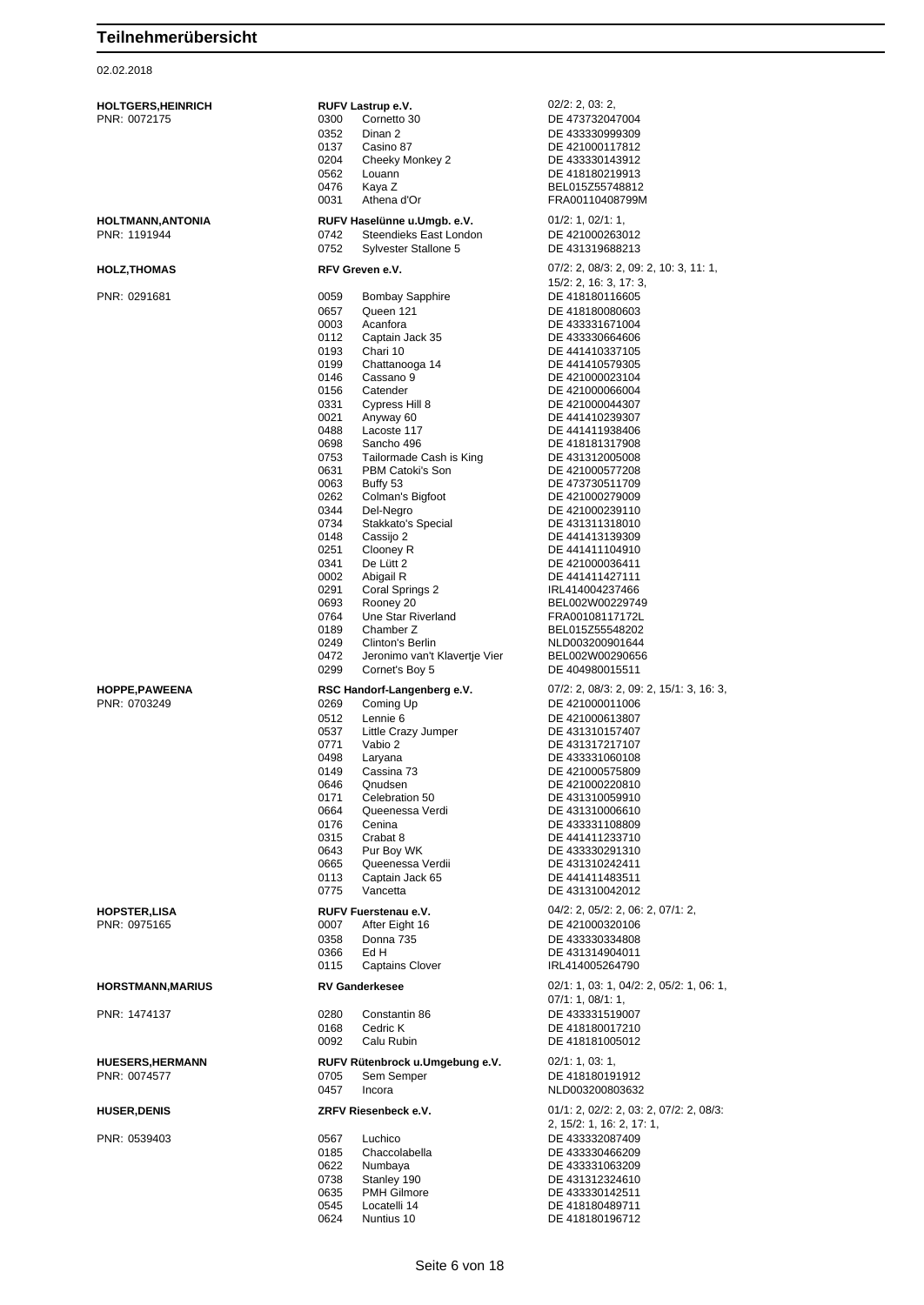#### 02.02.2018

| PNR: 0539403                                  | 0238<br>0342<br>0237<br>0462 | Citty Cristalla 3<br>De Numbo<br>Citty Cristalla<br>Invictus 5 | DE 441411274711<br>DE 418184011413<br>DE 441411296912<br>NLD003201308745              |
|-----------------------------------------------|------------------------------|----------------------------------------------------------------|---------------------------------------------------------------------------------------|
|                                               | 0448                         | Hugo 154                                                       | NLD003201203090                                                                       |
| <b>ITO,KANAKO</b>                             |                              | RFV Greven e.V.                                                | 04/1: 2, 08/1: 1, 15/1: 1,                                                            |
| PNR: 1870837                                  | 0193<br>0216                 | Chari 10<br>Chico 973                                          | DE 441410337105<br>DE 421000210907                                                    |
|                                               | 0034                         | Avatar 18                                                      | DE 441410137508                                                                       |
| <b>JANSSEN, ANN-ESTELLE</b>                   |                              | RUFV Lathen u. Umgebung                                        | $01/2$ : 2, $02/2$ : 2, 03: 2, 04/1: 1, 05/1:<br>2, 07/1: 2, 08/2: 2, 15/1: 1, 16: 2, |
| PNR: 0856977                                  | 0422                         | Gisele 6                                                       | DE 431318103206                                                                       |
|                                               | 0792                         | Zecke 3                                                        | DE 433330959409                                                                       |
|                                               | 0737<br>0103                 | Stampede 4<br>Canone 4                                         | DE 431318102210<br>DE 431316870811                                                    |
|                                               | 0714                         | Sixtus K                                                       | DE 431318805811                                                                       |
|                                               | 0420                         | Giorgina Mantha                                                | DE 431318111212                                                                       |
|                                               | 0757<br>0712                 | Titeuf<br>Sir Chita                                            | DE 431318111712<br>DE 431318102913                                                    |
|                                               | 0323                         | Crystal Speed 3                                                | DE 431319643313                                                                       |
| JOHANNLEWELING, MAIK                          | RV Verl e.V.                 |                                                                | 11:1,                                                                                 |
| PNR: 0921896                                  | 0246                         | Clint 31                                                       | DE 427270404005                                                                       |
|                                               | 0153                         | Catalao                                                        | DE 441411329804                                                                       |
|                                               | 0578<br>0256                 | Lucy 640<br>Coco de la Rock                                    | DE 431310577406<br>DE 441411592606                                                    |
|                                               | 0735                         | Stakko Air                                                     | DE 421000416509                                                                       |
|                                               | 0411                         | Gardian du Mas d'Eole                                          | BEL002W00250625                                                                       |
| <b>KACHELHOFFER, JOHAN</b>                    |                              | Reit- u. Rennverein Schwarme 1897 e                            | $02/2$ : 2, $08/2$ : 1, 10: 1,                                                        |
| PNR: 1518541                                  | 0808                         | And Action                                                     | DE 418180135312                                                                       |
|                                               | 0809<br>0810                 | Torento van't Gelutt<br>Copit Della Caccia                     | BEL015Z55682712<br>ITA007000136248                                                    |
| <b>KAFFKA,MERLE</b>                           |                              | RUFV Hesel u. Umgebung e.V.                                    | 13: 1, 14: 1,                                                                         |
| PNR: 1134935                                  | 0377                         | Elvira 64                                                      | DE 431319100603                                                                       |
| KANJAHN,JULIA<br>PNR: 0598339                 | 0720                         | Waldreitschule e.V. Dötlingen<br>Snuggles 4                    | 04/1: 2, 05/2: 2,<br>DE 431317404209                                                  |
|                                               | 0541                         | Little Pezi G                                                  | DE 431316706910                                                                       |
| <b>KATHMANN, IRIS</b>                         |                              | RUFV Neu-Versen u.Umgebung e.V.                                | $04/2$ : 1, 06: 1, 07/1: 1,                                                           |
| PNR: 0703314                                  | 0277                         | Concordia 45                                                   | DE 431317206411                                                                       |
| <b>KIM, BOSEON</b>                            |                              | RFV Greven e.V.                                                | 08/1: 2, 15/2: 1, 17: 1,                                                              |
| PNR: 1728089                                  | 0059                         | <b>Bombay Sapphire</b>                                         | DE 418180116605                                                                       |
|                                               | 0490                         | Landiamo 8                                                     | DE 418180147005                                                                       |
|                                               | 0193                         | Chari 10                                                       | DE 441410337105                                                                       |
|                                               | 0199<br>0146                 | Chattanooga 14<br>Cassano 9                                    | DE 441410579305<br>DE 421000023104                                                    |
|                                               | 0156                         | Catender                                                       | DE 421000066004                                                                       |
|                                               | 0331                         | Cypress Hill 8                                                 | DE 421000044307                                                                       |
|                                               | 0021<br>0698                 | Anyway 60<br>Sancho 496                                        | DE 441410239307<br>DE 418181317908                                                    |
|                                               | 0753                         | Tailormade Cash is King                                        | DE 431312005008                                                                       |
|                                               | 0034                         | Avatar 18                                                      | DE 441410137508                                                                       |
|                                               | 0402<br>0262                 | for Leo M<br>Colman's Bigfoot                                  | DE 441411921607<br>DE 421000279009                                                    |
|                                               | 0344                         | Del-Negro                                                      | DE 421000239110                                                                       |
|                                               | 0734                         | Stakkato's Special                                             | DE 431311318010                                                                       |
|                                               | 0316<br>0251                 | Cracker Jack D 2<br>Clooney R                                  | DE 441411090509<br>DE 441411104910                                                    |
|                                               | 0341                         | De Lütt 2                                                      | DE 421000036411                                                                       |
|                                               | 0002                         | Abigail R                                                      | DE 441411427111                                                                       |
|                                               | 0291<br>0693                 | Coral Springs 2<br>Rooney 20                                   | IRL414004237466<br>BEL002W00229749                                                    |
|                                               | 0467                         | Jamaica van het Netehof                                        | BEL002W00292486                                                                       |
|                                               | 0189                         | Chamber Z                                                      | BEL015Z55548202                                                                       |
|                                               | 0249<br>0472                 | Clinton's Berlin<br>Jeronimo van't Klavertje Vier              | NLD003200901644<br>BEL002W00290656                                                    |
|                                               |                              |                                                                |                                                                                       |
| <b>KLATTE,FIONA</b><br>PNR: 1684800           | 0516                         | RUFV Gildehaus- Bentheim e.V.<br>Level Two                     | 04/1: 2, 05/2: 2,<br>DE 421000271406                                                  |
|                                               | 0381                         | Enterprice 4                                                   | DE 431311205707                                                                       |
|                                               | 0551                         | Lolita K                                                       | DE 433331505208                                                                       |
|                                               | 0041<br>0486                 | Barinja 5<br>Labyrinthodontia                                  | DE 421000160309<br>DE 433330976011                                                    |
|                                               | 0522                         | Lieschen Müller 6                                              | DE 418181002611                                                                       |
|                                               | 0418                         | Geronimo H 2                                                   | DE 431317002712                                                                       |
| <b>KLEIMANN, WERNER</b>                       |                              | RFV Holdorf e.V.                                               | 04/1:2,                                                                               |
| PNR: 0085735                                  | 0749                         | Sunflower WK                                                   | DE 431318302512                                                                       |
|                                               | 0784                         | Vulcana 5                                                      | DE 441410255412                                                                       |
| <b>KLEYMANN, MARIE-SOPHIE</b><br>PNR: 0282890 |                              | RFV Sögel e.V.                                                 | 12:1,                                                                                 |
|                                               | 0521                         | Licotus <sub>2</sub>                                           | DE 321210088396                                                                       |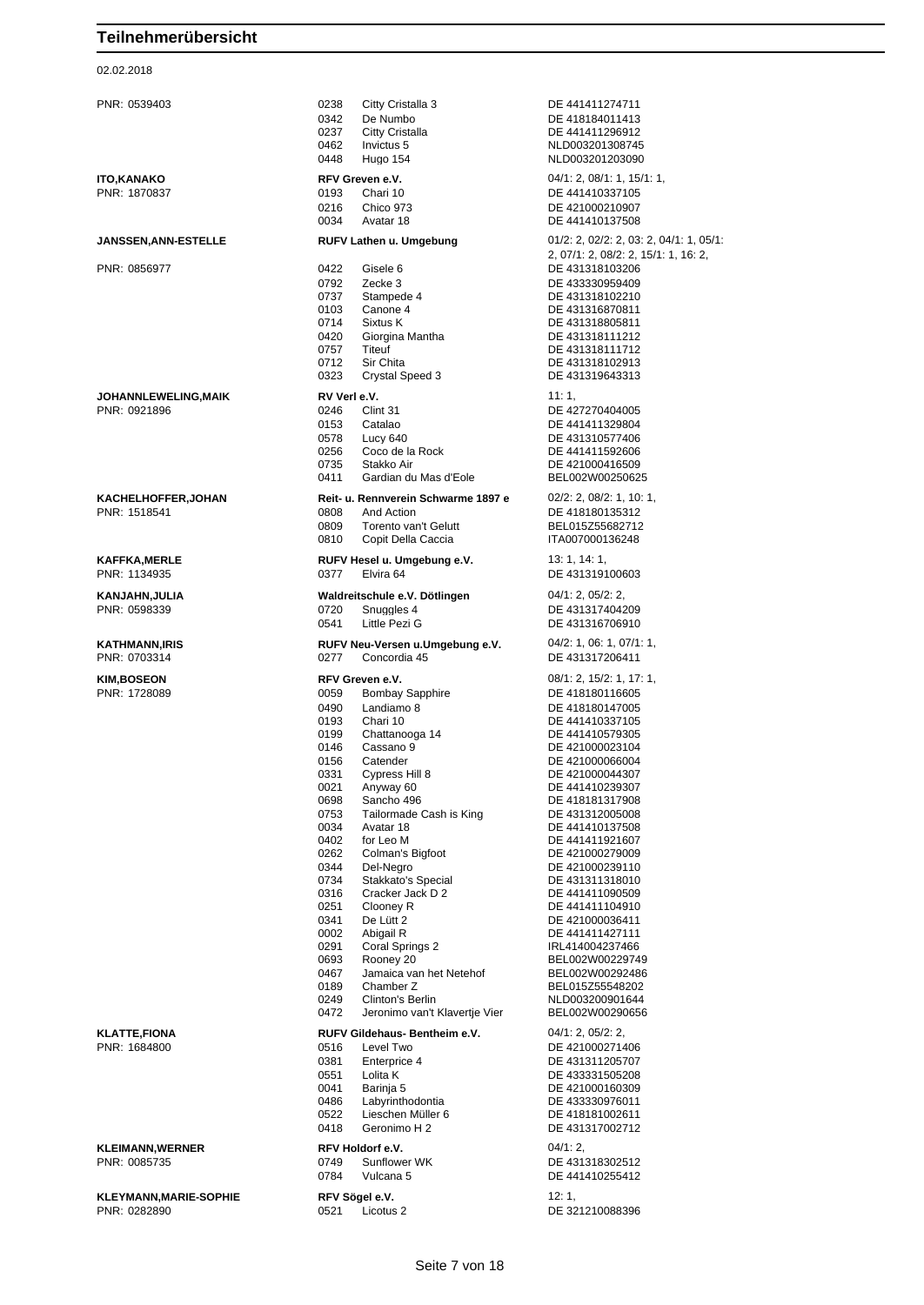02.02.2018

PNR: 0652952 0400 Follow Me 52 NLD003201001120 0052 Big Celstar KZ BEL015Z55822613 **KOBE,SASKIA RC Leichttrab Huntlosen e.V.** 07/2: 1, 08/3: 1, 10: 1, PNR: 1102320 0598 Mas que Nada 2 DE 421000303605 0430 Graffiti 76 DE 433330655508<br>0353 Dior Femme FN DE 431310602809 0353 Dior Femme FN DE 431310602809<br>0335 Dakota RB DE 421000549110 0203 Checkpoint 19 DE 433331159202 0401 For Cornet DE 431310742807 0502 Laurin 130<br>
0210 Chica de la Luna 12 DE 433332553407 Chica de la Luna 12<br>Fl Pappi 0372 El Pappi **DE 433330687109** 0165 Cecilia 36 DE 418181686410 0482 La fille spéciale 0723 Space Girl 4 DE 418181697510 0513 Lenny 81 DE 418181085413 0170 Cekkato **DE 418182569912**<br>0201 Check Rouge **DE 433330591112** 0201 Check Rouge DE 433330591112<br>0202 Checkalido DE 433332569612 0143 Casparina 4 DE 418180252413<br>0073 Cahoon Rouge OLD DE 433330603313 0073 Cahoon Rouge OLD<br>0144 Caspars Adel 0144 Caspars Adel DE 431316530113 0373 El Pezi DE 418182509314 0087 Call me Daisy DE 410100666612<br>0376 Elliot van ter Hulst DE 404980001204 0376 Elliot van ter Hulst DE 404980001204<br>0640 Prefira DE BEL015755750213 **KOESTER,ANNE PSG Lähden e.V.** 06: 1, 07/1: 1, 0499 Las Vegas 213 DE 433330368811 **KOHNEN,STEFANIE RUFV Haren-Ems** 04/2: 1, PNR: 0858617 0309 Costa Rica 60 DE 431318804010 0416 Geraldina 2 NLD003201105103 **KOLLENBERG,MAREIKE RUFV Hollage e.V.** 07/1: 2, 08/1: 1, 0813 Iskando DE 431315430809 0814 Blurred Line **DE 431310573410 KOLLMER,KIM RG Klein Roscharden** 04/2: 1, PNR: 1406063 0017 Amy 199 DE 433330332206 0731 Stacenta<br>
0080 Caletta 99 DE 433330402309 0655 Quebec 59 DE 433330052610 PNR: 0811204 0017 Amy 199 DE 433330332206 0080 Caletta 99 DE 433330402309 0655 Quebec 59 DE 433330052610<br>0295 Corentinus DE 441413136209 0429 Good Choice W DE 433332026411 0433 Great W DE 433330201610 0278 Connar 2 DE 418183224011 **KOOP,VIVIEN RUFV Lathen u. Umgebung** 12: 1, PNR: 1366991 0130 Carolina 24 DE 433330040103 **KOOPMANN,SINJA RUFV der Gemeinde Lindern** 06: 1, 14: 1, **KRAGE,KATHRIN RUFV Isterberg e.V.** 07/2: 1, 08/2: 2, 10: 1, PNR: 0333503 0437 Happy Hopsi DE 433330303106 0516 Level Two DE 421000271406<br>0381 Enterprice 4 DE 431311205707 0381 Enterprice 4 DE 431311205707<br>0744 Storyman M DE 431312336507 0744 Storyman M<br>
0107 Cantiaro de Chile K<br>
DE 421000085610 0107 Cantiaro de Chile K<br>0777 Vavron 2 Vayron 2 DE 433330959111<br>
Lynford 8 DE 421000421109 0591 Lynford 8 DE 421000421109<br>0579 Ludger G DE 431319914305 0579 Ludger G DE 431319914305 **KRAMER,MAREN RUFV Werlte u. Umgebung** 04/2: 1, 05/2: 1, PNR: 1059002 0432 Granby 2 DE 431317001808 **KREMER,EMILIA RFV Sögel e.V.** 12: 2, 14: 1, POR: 147936 Tobago 6 DE 410100092506 0082 California Sunrise 2 DE 435350160809 0605 Miss Mentos 3 DE 443430371510 0760 Toto 27 DE 410100848712 **KRONE,ANDREAS RUFV Osterbrock** 13: 1, 14: 1,<br>
PNR: 0094895 **PMR: 0094895** 0378 **Fmarad** DE 4313181 0378 Emarad DE 431318105510 **KULLA,CHRISTINA RUFV Cappeln** 01/2: 2, 02/1: 2, 03: 2, PNR: 0857899 0719 Snoopnose DE 431317007905 0022 Aquarell PW DE 433330682904 0746 Strombuli DE 433331004207

**KNOOP,KATHARINA RUFV Emlichheim e.V.** 01/2: 1, 02/1: 1, 08/1: 1, 15/1: 1, 16: 1, 0. PNR: 0652952<br>PNR: 0652952 DE 421000549110 **KOENIG,LEO RV Klein Drehle e.V.** 01/1: 2, 02/1: 2, 03: 1, 07/1: 1, 10: 2, 0.<br>PNR: 0089938 0203 Checkpoint 19 DE 433331159202 DE 433332569612 BEL015Z55750213 DE 433330402309 **KOLLMER,SINA RG Klein Roscharden** 02/1: 1, 04/2: 2, 05/2: 2, 06: 2, 07/1: 1, 09: 2, DE 441413136209 PNR: 0924891 0447 Holla die Waldfee DE 433331581105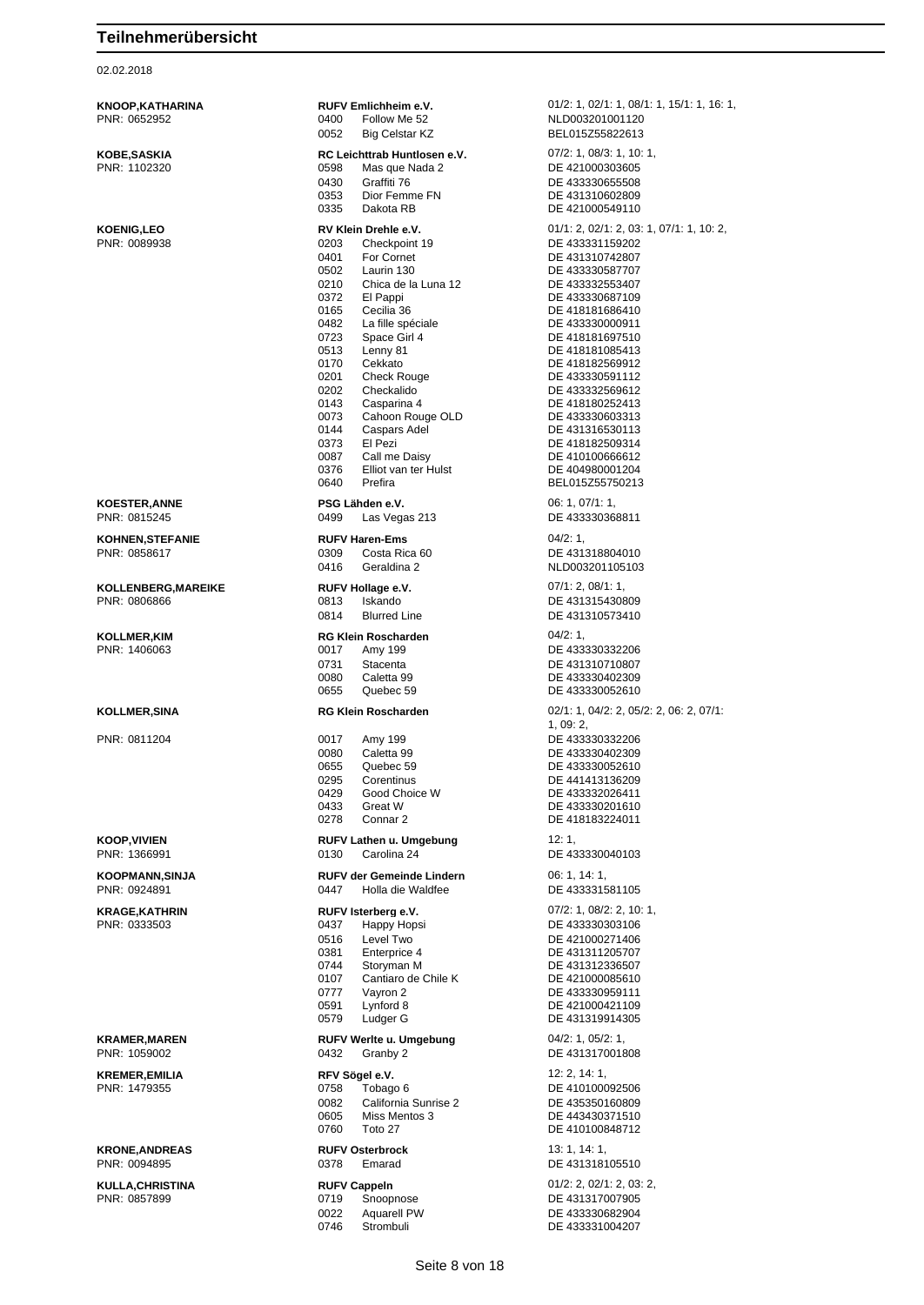#### 02.02.2018

PNR: 0857899 0679 Quinton 11 DE 433330678209 0106 Canterbury 10 DE 441410196809<br>0621 Nogadishu DE 441411554609 0621 Nogadishu DE 441411554609 0652 Quantos TW DE 433330577210 0118 Caramba 86 DE 473731179410 0062 Boubalou TW DE 433330568711 0361 Doriano 13 DE 433330658011 0129 Carmilou PS DE 418184026711 0187 Chacdina DE 418184016411<br>0324 Cucinello DE 418180853409 0081 Caliberty OLD DE 418180032412<br>0623 Numeri DE 418182530512 0623 Numeri DE 418182530512<br>19773 Vampire Girl DE 441410702611 0773 Vampire Girl DE 441410702611<br>0174 Cellestino 8 DE 418182517412 0174 Cellestino 8 DE 418182517412<br>0288 Copperfield 48 DE 418180848613 0288 Copperfield 48 DE 418180848613 0200 Check it up 3 DE 418180244813<br>0117 Caracas 99 DE 418182588811 0117 Caracas 99 DE 418182588811<br>0128 Carlson 143 DE 427270298213 0128 Carlson 143 DE 427270298213 0133 Carreras 14 DE 418180239112<br>0782 Vladimir OLD DE 433330495213 0782 Vladimir OLD DE 433330495213 0068 C'est la Vie 215 DE 433330144413 **KUPER,ALEXANDRA RUFV Lathen u. Umgebung** 12: 1, 13: 1, 14: 1, 19: 1, 19: 1, 19: 1, 19: 1, 19: 1, 19: 1, 19: 1, 19: 1, 19: 1, 19: 1, 19: 1, 19: 1, 19: 1, 19: 1, 19: 1, 19: 1, 19: 1, 19: 1, 19: 1, 19: 1, 19: 1, 19: 1, 19: Landis 2 DE 433331010105 **KWON,MANJUN RFV Greven e.V.** 08/1: 2, 16: 2, PNR: 1808455 0291 Coral Springs 2 IRL414004237466 **KYUCHUKOV,DIMITAR RSC Handorf-Langenberg e.V.** 04/1: 1, 05/1: 2, 07/2: 2, 08/2: 1,<br>PNR: 1019834<br> **RSC Restor** Clastor Clastor DE 421000113008 PNR: 1019834 0067 C'astor DE 421000113008 0030 At the top 2 DE 418180048711 **LANGEL,KELLY RFV Greven e.V.** 02/1: 1, 03: 1, 04/1: 2, 05/1: 1, 08/2: PNR: 1050657 0292 Cordoba 51 DE 421000107003 0428 Gondino 2 DE 431316580705<br>0337 Daniza 5 DE 421000041311 0337 Daniza 5 DE 421000041311<br>0221 Chloe 25 DE 421000092412 0088 Call me tender DE 421000119913 **LEE,JAEKYUNG RFV Greven e.V. RFV Greven e.V.** 05/1: 2, 15/1: 2, 19/1: 2, 19/1: 2, PNR: 1667110 Bombay Sapphire 0241 Clausewitz N DE 421000081002 0753 Tailormade Cash is King DE 431312005008 **LEMBERG,RIEKE RUFC Altes Amt Friedeburg e.V.** 01/2: 1,<br>PNR: 0470782 **DE 431:** 0776 Mancouver 71 **DE 431:** 0776 Vancouver 71 DE 431319102214 **LEMKE,DENISE RUFV Isterberg e.V.** 12: 1, 13: 1, PNR: 1181434 0525 Like it Lady DE 404980004110 **LIESENFELD,SANDRA RUFV Lastrup e.V.** 12: 2, 13: 1, PNR: 0263866 0785 Waiquiri DE 333331022799 0338 Daphnee 2 DE 304049137599<br>0404 For Prince du Filou CHE018001063676 For Prince du Filou **LIM,SEONGYUN RFV Greven e.V.** 04/2: 2, 05/2: 2, 07/1: 1,<br>
PNR: 1826997 0146 Cassano 9 DE 421000023104 Physical Cassano 9 DE 421000023104<br>
DE 421000036411 0341 De Lütt 2 DE 421000036411 **LINDROOS,SARA RUFV Lastrup e.V.** 01/2: 2, 02/1: 2, 03: 2, 0352 Dinan 2 DE 433330999309<br>0583 Lukanec DE 421000289510 0583 Lukanec DE 421000289510<br>0006 Afrika 61 DE 418180065911 0504 Lavender Brown DE 418180118611 0715 Skip Rock DE 433330587812 0595 Mackmyra DE 418180277112 0267 Comfort 3 DE 418180247313 0071 Cadillac Jack 5 DE 418181086813<br>0478 Kingston 43 DE 418180108812 0478 Kingston 43 DE 418180108812 0562 Louann DE 418180219913<br>0224 Chrispo L DE 418189991313 0224 Chrispo L<br>Pretty Lotta L<br>DE 418181163712 0641 Pretty Lotta L<br>0535 Linkwood 3 DE 418181087113 0535 Linkwood 3 DE 418181087113<br>0533 Lincoln Z BEL015Z55727011 0362 Dream Star d'Argent FRA00113390154J<br>0604 Milky Way de Goedereede BEL002W00303277 Milky Way de Goedereede **LONNEMANN,DIRK RUFV Haren-Ems** 05/2: 1, 16: 1, **LONNEMANN,VIVIEN RUFV Haren-Ems** 04/1: 1, 05/1: 2, 08/2: 2, 10: 1, 15/1: PNR: 0879513 0770 Ursus 60 NLD003200104659

DE 418180853409 NLD003201302032 1, 15/1: 2, DE 421000092412 DE 418180065911 DE 418181086013 DE 418181087313 BEL015Z55727011 NLD003200802372 1, 16: 2, 0465 Ivory 47 NLD003201201514

0812 Compassion 4 SWE004040801417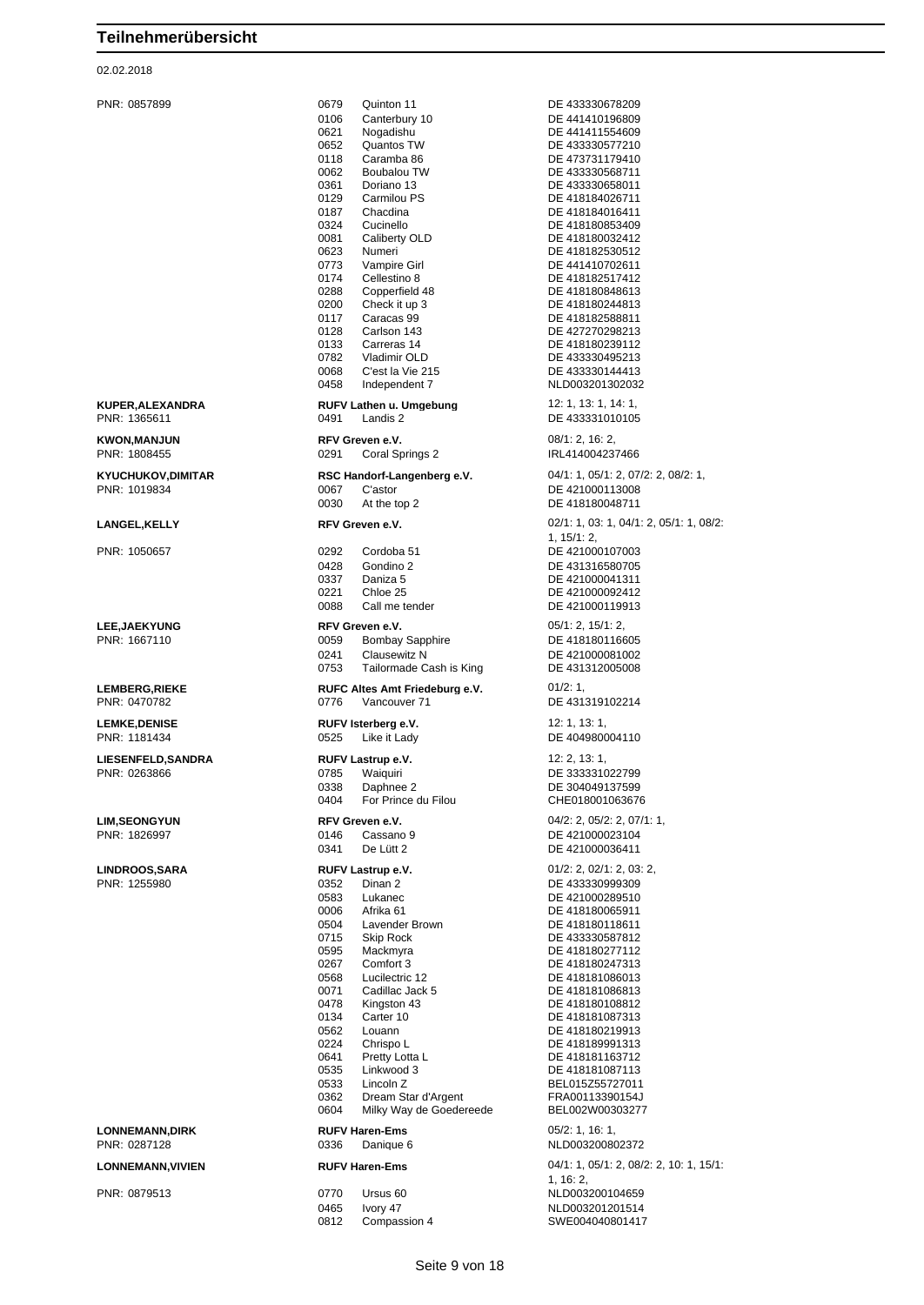02.02.2018

| <b>LUBBERS, MAICKEL</b><br>PNR: 0385198  | RUFV Rütenbrock u.Umgebung e.V.<br>0559<br>Lordany 2<br>0010<br>Al Pacina 3<br>0155<br>Catch me 66                                                                                                                                                                                                                                                                                           | $01/1: 2, 02/2: 2, 03: 2, 04/1: 2, 05/1:$<br>2, 07/2: 2, 08/2: 2,<br>DE 431310382310<br>DE 443436268112<br>DE 481810128212                                                                                                                                                                                                                         |
|------------------------------------------|----------------------------------------------------------------------------------------------------------------------------------------------------------------------------------------------------------------------------------------------------------------------------------------------------------------------------------------------------------------------------------------------|----------------------------------------------------------------------------------------------------------------------------------------------------------------------------------------------------------------------------------------------------------------------------------------------------------------------------------------------------|
|                                          | 0511<br>Leni 108<br>0419<br>Gin Tonic 158<br>0320<br>Crispero T<br>0740<br>Starlet T                                                                                                                                                                                                                                                                                                         | DE 433330468612<br>DE 431318804612<br>DE 431310567013<br>DE 431318800313                                                                                                                                                                                                                                                                           |
| LUECKING, JANA                           | 0451<br>Hymette<br><b>RuFV Dwergte</b>                                                                                                                                                                                                                                                                                                                                                       | NLD003201202306<br>04/2: 1, 05/2: 1,                                                                                                                                                                                                                                                                                                               |
| PNR: 1096700<br><b>LUEKEN, SASKIA</b>    | 0234<br>Cinzana 5<br>RFR Twist u.Umgebung e.V.                                                                                                                                                                                                                                                                                                                                               | DE 433330498010<br>12: 1, 13: 1,                                                                                                                                                                                                                                                                                                                   |
| PNR: 1124447                             | Zidane G<br>0795                                                                                                                                                                                                                                                                                                                                                                             | NLD003200410352                                                                                                                                                                                                                                                                                                                                    |
| <b>LUENSWILKEN, ANNE</b><br>PNR: 0005162 | RC Werlte e.V.<br>0318<br>Cressida 8<br>0619<br>No Time L<br>0748<br>Sun affair<br>0788<br>Zack 8                                                                                                                                                                                                                                                                                            | 04/2: 1, 05/2: 1, 06: 1,<br>DE 431316711807<br>DE 441410759412<br>DE 410103002413<br>DE 404989446010                                                                                                                                                                                                                                               |
| <b>LUESSING, IRA</b><br>PNR: 1369423     | <b>RUFV Haren-Ems</b><br>0772<br>Valoo<br>0417<br>Gerartini JR                                                                                                                                                                                                                                                                                                                               | 03: 1, 04/1: 2, 05/2: 1,<br>NLD003200903010<br>NLD003201106579                                                                                                                                                                                                                                                                                     |
| <b>LUNDIN, STEFAN</b><br>PNR: 0423155    | <b>RUFV Großenkneten e.V.</b><br>0638<br>Prada 21<br>0711<br>Sinestro 4<br>0688<br>Rantanplan 46<br>0303<br>Corthargos<br>0607<br>Monte Carlo 63<br>0078<br>Calero F<br>0357<br>Donja-B<br>0603<br>Midleton                                                                                                                                                                                  | 02/1: 2, 03: 1, 04/1: 2, 05/1: 2, 08/1: 1,<br>DE 418181713507<br>DE 431317900408<br>DE 433330829508<br>DE 418180119912<br>DE 418180216212<br>DE 433332095111<br>NLD003200804089<br>SWE004041101341                                                                                                                                                 |
| <b>MAAS, PASCAL</b><br>PNR: 0820134      | RFV Burgsteinfurt e.V.<br>0520<br>Lianosch                                                                                                                                                                                                                                                                                                                                                   | 13: 1, 14: 1,<br>DE 456570077609                                                                                                                                                                                                                                                                                                                   |
| <b>MARKUS,KARL-HEINZ</b>                 | RC Werlte e.V.                                                                                                                                                                                                                                                                                                                                                                               | $01/1: 2, 02/2: 2, 07/2: 2, 08/3: 1, 09:$                                                                                                                                                                                                                                                                                                          |
| PNR: 0108933                             | 0180<br>Chabo 2<br>0549<br><b>Lola 273</b><br>0169<br>Cedrick 11<br>0225<br>Christa 27<br>0196<br>Charlyn 9<br>0713<br>Sixpack 7<br>0702<br>Schlitzohr 18                                                                                                                                                                                                                                    | 1, 10: 2, 11: 1, 15/2: 1, 16: 2, 17: 2,<br>DE 441411728907<br>DE 441410935711<br>DE 427270016907<br>DE 421000026312<br>DE 431310420813<br>DE 410103002313<br>DE 410103002713                                                                                                                                                                       |
| <b>MARTIN, VIVIAN</b>                    | <b>RUFV Cloppenburg</b>                                                                                                                                                                                                                                                                                                                                                                      | 02/2: 2, 03: 2, 05/1: 2, 08/3: 2, 10: 1,<br>15/1: 2, 16: 2, 17: 1,                                                                                                                                                                                                                                                                                 |
| PNR: 0879065<br><b>MEYN, PATRICK</b>     | 0781<br>Viva Chicco<br>0786<br>Watch Out 8<br>0301<br>Cornstein<br>0701<br>Saphira 225<br>0560<br>Lorella 9<br>0173<br>Celesta 23<br>0306<br>Corzet<br>0546<br>Locita<br>0270<br>Compagnon 12<br>Lupo B<br>0586<br>0061<br>Botakara<br>0473<br>Junior 152<br>0685<br>Qutaira<br>0290<br>Corado 113<br>0543<br>Littlefoot 48<br>0767<br>Uno 52<br>0367<br>Edarco<br><b>TG Bad Zwischenahn</b> | DE 433330472106<br>DE 418181517409<br>DE 456370101310<br>DE 433330691911<br>DE 433330692011<br>DE 433330690911<br>DE 433330688710<br>DE 433330689210<br>DE 418180190811<br>DE 431310729911<br>DE 433330181912<br>DE 433331607212<br>DE 433330178913<br>DE 433330591613<br>DE 433332018913<br>NLD003201108619<br>BEL002W00304455<br>02/1: 1, 03: 1, |
| PNR: 0923507                             | 0248<br>Clintadel                                                                                                                                                                                                                                                                                                                                                                            | DE 433330506612                                                                                                                                                                                                                                                                                                                                    |
| <b>MIDDEKE, MAREIKE</b><br>PNR: 0633475  | <b>RUFV Cloppenburg</b><br>0079<br>Calesta                                                                                                                                                                                                                                                                                                                                                   | 14:1,<br>DE 418184005010                                                                                                                                                                                                                                                                                                                           |
| <b>MIKOVA,ZUZANA</b>                     | RUFG Falkenberg e.V.                                                                                                                                                                                                                                                                                                                                                                         | $07/1: 2, 08/1: 2, 10: 1, 15/1: 2, 16: 2,$<br>17:1,                                                                                                                                                                                                                                                                                                |
| PNR: 1720709                             | 0119<br>Caravaggio 9<br>0093<br>Caluna 18<br>0600<br>Melody 194<br>0054<br>Blue Eye 25<br>0389<br>Fendt BB                                                                                                                                                                                                                                                                                   | DE 431319877305<br>DE 441410283606<br>DE 421000193610<br>DE 418184001912<br>NLD003201003683                                                                                                                                                                                                                                                        |
| <b>MIKULKOVA, KRISTYNA</b>               | <b>Gastlizenz GER</b>                                                                                                                                                                                                                                                                                                                                                                        | $01/2$ : 2, $02/1$ : 2, $04/1$ : 2, $07/1$ : 3, $08/1$ :                                                                                                                                                                                                                                                                                           |
| PNR: 1485546                             | 0798<br>Can Cassiana<br>0799<br>Flo-Jo 3<br>0800<br>Egano 23                                                                                                                                                                                                                                                                                                                                 | 1, 10: 1, 15/1: 2, 16: 1, 17: 1,<br>DE 431312104912<br>DE 49C980014710<br>DE 404989275109                                                                                                                                                                                                                                                          |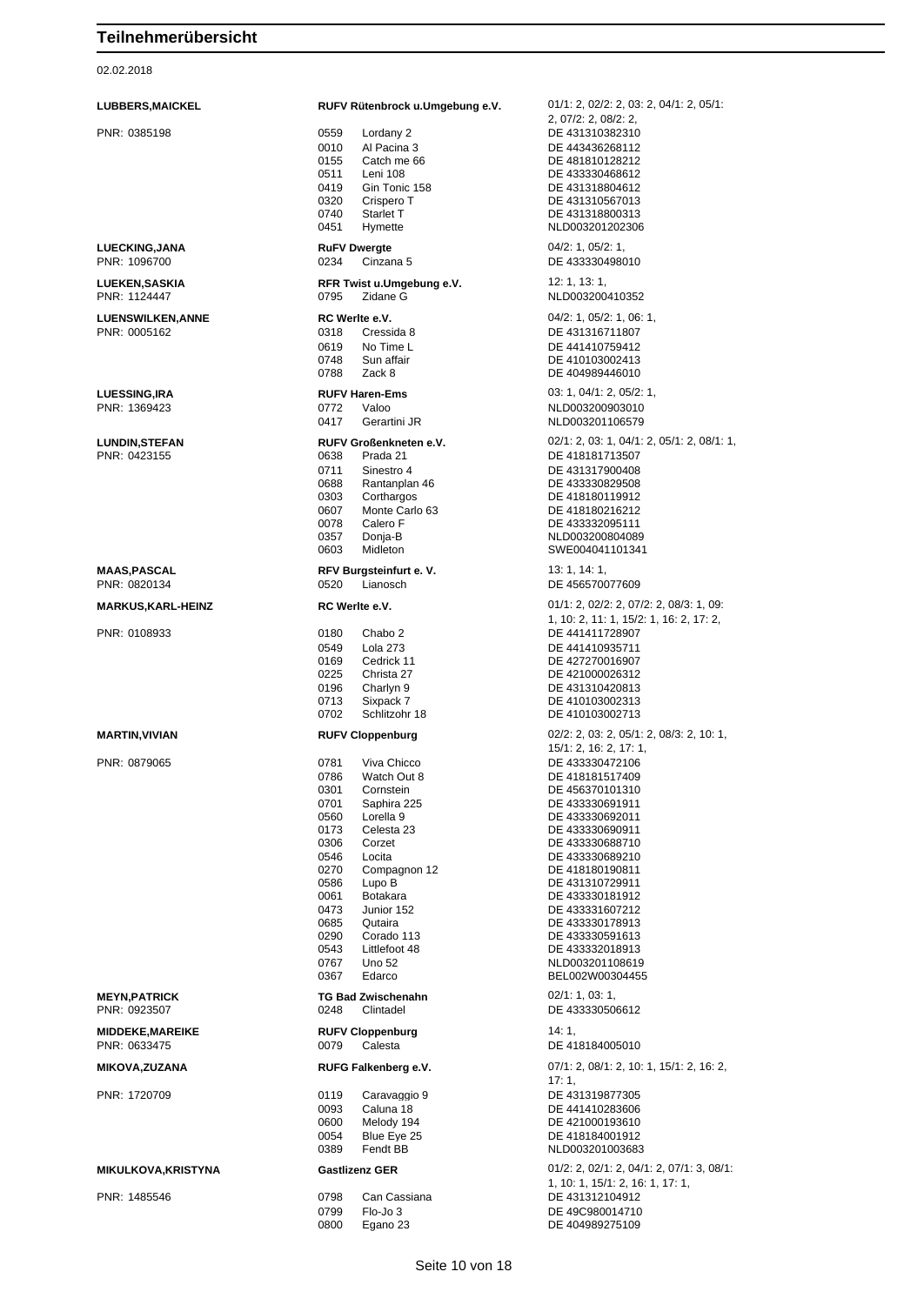#### 02.02.2018

**MOEHLMEYER, WIEBKE FURV Timmel e.V.** 12: 1, 13: 1, 14: 1, 19: 1, 14: 1, 19: 1, 14: 1, 19: 1, 14: 1, 19: 1, 19: 1, 19: 1, 19: 1, 19: 1, 19: 1, 19: 1, 19: 1, 19: 1, 19: 1, 19: 1, 19: 1, 19: 1, 19: 1, 19: 1, 19: 1, 19: 1, PNR: 1730417 0694 Roseanne G DE 333330193699

**NAZ,ANNE-SOPHIE Gastlizenz** 02/1: 1, 03: 1,

**OSTERMANN,ANNA RUFV Lorup e.V.** 07/1: 1, 09: 1,<br>PNR: 1191427 **DE 43333067** 0.070 Cadeau 54 **DE 43333067** 

**PASCHERTZ,CLARA RUFV Cloppenburg** 12: 1,

PNR: 1091070 0326 Cup Cake AS DE 441411038312

PNR: 1485546 0801 Indyana DE 404980007513

PNR: 1723599 0806 Bakara de Lacke XXXC0#000000000

La Collina Toscana

**NISSEN,FLORIAN Reit- u. Fahrv. Hagen St. Martinus** 14: 1, PNR: 1615732 0796 Zip My World P NLD003200407186

**NOORMANN,LEA RuFV Saterland u.Umgeb.e.V.** 06: 1, 09: 1, PNR: 1374391 0601 Mentos C WE DE 435350277009

**NORDHORN,THOMAS RFZV Ovenstädt e.V.** 09: 1, 11: 1, PNR: 0311826<br> **PNR: 0311826 DE 4210006** 0780 Vita 19 DE 421000605305

**OTTEN,ANNE RFR Twist u.Umgebung e.V.** 05/2: 1, 15/1: 1, PNR: 0924172 0581 Lugia 2 DE 431310703902

**OTTEN,TESSA RFR Twist u.Umgebung e.V.** 12: 1, 13: 1, PNR: 1739153 0055 Blümchen 123 DE 435350162202

**OVERBERG,JANA RFV Doerpen u. Umgebung e.V.** 12: 1, 13: 1, 13: 1, PNR: 0718250 0077 Caleesi DE 456370061010

> 0330 Cybertron 2 DE 421000024812 0056 Bobbie Bow Wow DE 431316617813

PNR: 1110272 0247 Clint M DE 433334048010 0219 Chiquita 86 DE 421000533312

PNR: 0128368 0381 Enterprice 4 DE 431311205707 0046 Bella Rose U.W.<br>0486 Labyrinthodontia DE 433330976011 0486 Labyrinthodontia<br>
0591 Lynford 8 DE 421000421109

PNR: 0406960 0159 Catvik Crest DE 421000224707 0642 Printus 2 DE 431311901409 0272 Con Grando DE 433330475609 0387 Fantastic Dream 15 DE 441410233612 0755 Theo 160 0755 DE 421000577212

# **PRZYGODDA,DENISE RUFV Haselünne u.Umgb. e.V.** 01/2: 1,

**RECKMANN,KAI ANTONIUS RV Mettingen e.V.** 08/3: 1, 10: 2, 16: 2, 17: 1, PNR: 0317724 0557 Lord Qredo de Galoubet DE 441411860206 0263 Colonia 23 DE 441410756507

#### **REYER,CHIARA RFV Westerkappeln-Velpe-Lotte-Wer** 04/1: 1, 05/1: 2, PNR: 1504443 0644 Pyconda DE 441410634303 0166 Cederic 7 DE 433330480208

0181 Chacana 5 DE 421000331310

0802 Cerice 3 DE 404980021711<br>0803 Harvey 71 DE 404980022012 Harvey 71 DE 404980022012 0804 Fatillia DE 404989460310 0805 Flipper 153 DE 404989460410 **MUKE,NORA RUFV Haren-Ems** 12: 1, 13: 1, PNR: 1506410 0606 Momo 475 DE 335350203097 0027 Arimara NLD003200507725 **NIENABER,FRIEDERIKE RUFG Falkenberg e.V.** 06: 1, 14: 1, 0745 Stratego FH DE 431316740307 PNR: 1191427 0070 Cadeau 54 DE 433330674910 **OVERBERG,LAURA RUFV Lathen u. Umgebung** 01/2: 1, 02/1: 1, 03: 1, 06: 1, 0RIC 07: 1, 03: 1, 06: 1, 08: 1, 08: 1, 08: 1, 08: 1, 08: 1, 08: 1, 08: 1, 08: 1, 08: 1, 08: 1, 08: 1, 08: 1, 08: 1, 08: 1, 08: 0330 Cybertron 2 **OVERBERG,LENA RFV Doerpen u. Umgebung e.V.** 01/2: 1, 02/1: 1, 04/2: 1, 06: 1, PNR: 1717297 0636 Polly 425 DE 443435348209 **PASCHERTZ, MAX RUFV Cloppenburg** 13: 2, 14: 2, PNR: 1770960 0477 Kenneth 4 DE 435350118102 0610 Mungo T DE 443433743404 **PENNING,ALWIN RUFV Isterberg e.V.** 08/1: 1, 10: 1, DE 421000421109 **PREKEL,RALF RUFV Haselünne u.Umgb. e.V.** 01/1: 2, 02/2: 2, 03: 1, 05/1: 2, 08/2: 2, 09: 2, 10: 2, 17: 2, 0769 Upper class H DE 441410502312 BEL002W00239409 **RENSEN,JENS RUFG Falkenberg e.V.** 01/1: 2, 02/2: 2, 03: 2, 08/2: 2, 10: 2, 15/2: 2, 16: 2, PNR: 0313634 0104 Canoso DE 421000416405 0654 Quatar 3 DE 433330492410 0066 Burrita DE 441411540210 0590 Lyjando DE 418182139012 0408 Galan 236 **DE 418181073612** 0423 Glen Ellen **DE 418181071613**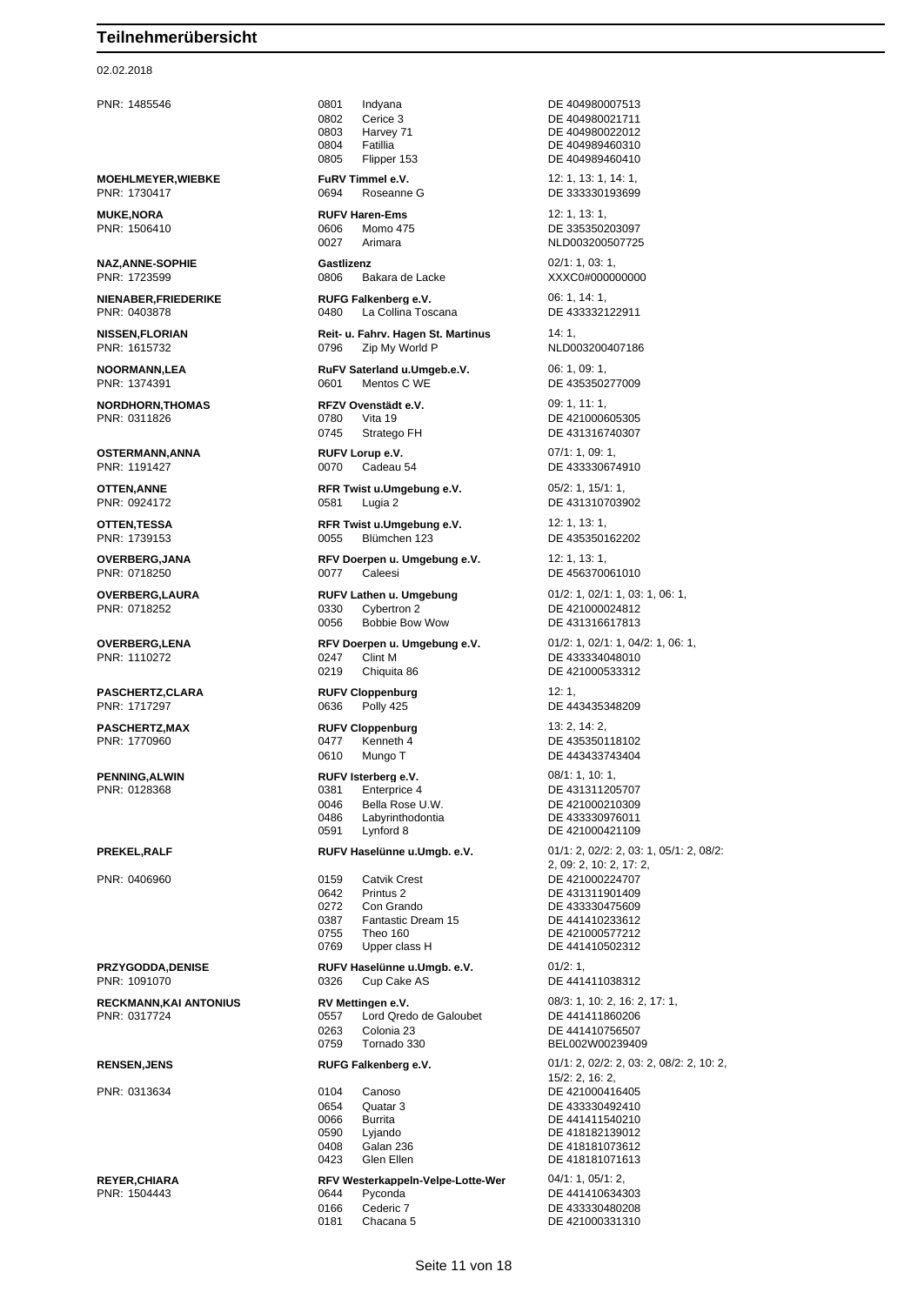02.02.2018

**REYER,JOLINE REY REY Westerkappeln-Velpe-Lotte-Wer** 04/2: 1,<br>PNR: 1696222 **DE 441410634303** PNR: 1696222 0644 Pyconda DE 441410634303 0166 Cederic 7 DE 433330480208<br>0181 Chacana 5 DE 421000331310 DE 421000331310 **RIETHMUELLER,JOHANNA RV Osnabrück e.V.** 04/2: 1, 05/2: 1, PNR: 1615717 0096 Camelot 90 DE 418180007803 0210 Chica de la Luna 12 DE 433332553407 **RIMKUS,REDAS TG Bad Zwischenahn** 06: 2, 07/1: 2, 08/1: 2, 14: 2, 15/2: 2, 08/1: 2, 15/2: 2, 07/1: 2, 08/1: 2, 15/2: 2, 07/1: 2, 08/1: 2, 15/2: 2, 07/1: 2, 08/1: 2, 15/2: 2, 07/1: 2, 08/1: 2, 15/2: 2, 07/1: 2, 08/1: 09/2 0025 Archavin<br>
0577 Luckys Please Jump<br>
DE 431312519708 0577 Luckys Please Jump DE 431312519708 0575 Lucky's Perfect Jump<br>0573 Lucky's Czar 0573 Lucky's Czar DE 421000513909<br>0574 Lucky's Lonestar DE 431316750610 0574 Lucky's Lonestar DE 431316750610 0572 Lucky's Acolita DE 431310503910 0576 Luckys Lets Jump DE 431316953411 0184 Chacco-Chilly DE 431310288311 **ROEDE,ANNIKA REV Gerolzhofen u.U.e.V.** 07/2: 3, 08/2: 3, 15/1: 2, 08/2: 3, 08/2: 3, 08/2: 2, 08/2: 2, 08/2: 2, 08/2: 2, 08/2: 08/15 DE 457000111705 0816 Luizard DE 443434035006 0817 Cocobiene Z BEL015Z55678609 **ROHDE,HARTWIG RUFV Lastrup e.V. 01/1: 2, 02/2: 2, 03: 2, 07/2: 2, 08/3: RUFV Lastrup e.V.** 2, 10: 2, 16: 2, 17: 2, PNR: 0218164 0152 Castella 53 DE 421000407906 0208 Chiara 305 DE 418180185509<br>0057 Böckmanns Lord Pezi Junior DE 433330571809 0057 Böckmanns Lord Pezi Junior<br>0507 Leandro 194 DE 433330902011 0126 Carlo D<br>
0302 Corrada D<br>
DE 421000548311 0302 Corrada D DE 421000548311<br>0487 – Laca 2 0487 Laca 2 DE 421000406912 0593 Lyntinus DE 418180135613<br>1995 Calvoso St Barth DE 433331421411 Calypso St. Barth 0434 Greta 159 DE 431318327212 0440 Havinga's Amando NLD003200511303 0450 Huub BEL002W00261698 0036 Bachy des Aucels Z<br>0339 Daranka 3 **International MLD003200800952** NLD003200800952 0441 Hazelly **NLD003201209287** 0455 Icarinda NLD003201307350 **ROLFES,BERNARD RUFV Lorup e.V.** 14: 1, PNR: 0357901 0699 Sandriano 2 DE 433330505510 **ROLFES,LISA RUFV Lorup e.V. 14: 1,** PNR: 1380409 0797 Zumba 3 DE 418189725811 **ROLING,LINDA RFV Sögel e.V. OLING,LINDA OUT ACCOUNT REV Sögel e.V. OUT ACCOUNT ACCOUNT ACCOUNT ACCOUNT ACCOUNT ACCOUNT ACCOUNT ACCOUNT ACCOUNT ACCOUNT ACCOUNT ACCOUNT ACCOUNT ACCOUNT ACCOUNT ACCOUNT ACCOUNT ACCOUN** 0024 Arcadia 16 DE 421000404809 **SABEL,JOHANNES RUFV Haselünne u.Umgb. e.V.** 01/1: 1, 02/1: 1, 02/1: 1, 02/1: 1, 02/1: 1, 02/1: 1, 02/1: 1, 02/1: 1, 02/1: 1, 02/1: 1, 02/1: 06183 0811 Shir Khan S DE 431316618313 **SANDMANN,CARSTEN RUFV Lathen u. Umgebung** 01/1: 1, 02/2: 1, 03: 1, 07/2: 1, 08/2: 2, 09: 1, 15/2: 2, 16: 2, PNR: 0523025 0391 Filofax 4 DE 431316724706 0207 Chester 212 DE 433330266604 0518 Levino 22 DE 433330011709<br>0385 Evolution 14 DE 431318109911 0385 Evolution 14 DE 431318109911<br>0253 Coach 11 DE 431316909712 DE 431316909712 0650 Quality's Oskar DE 418182227013 **SAWADKA,SOPHIA RUFV Lohne e.V.** 04/2: 1, 05/2: 1, PNR: 0993371 0033 Atze 21 DE 437378087803 **SCHEEL,CHRISTIN RUFV Essen i.O.e.V.** 02/1: 1, 04/2: 1, 05/2: 1, PNR: 0713612 0747 Sugar Ray 8 DE 431318337908 0536 Liqueur 7 DE 433331050108<br>0727 Special One V GBR00211087510 0727 Special One V GBR002110875109 **SCHMITZ,TANJA Reit- u. Fahrv. Hagen St. Martinus** 01/2: 2, 02/1: 2, 03: 2, 05/1: 2, 07/1: 2, 08/1: 2, 10: 2, 15/1: 2, 16: 2, 17: 2, PNR: 0529550 0020 Antevka DE 441411925907 0162 Caythaga DE 421000569508 0495 Lanthaga 2 DE 421000547211<br>0297 Cormalico DE 441411273812 DE 441411273812 0131 Caroline 100 DE 418180827012 0763 Unana NLD003200901503 **SCHNECKENBERGER,LUISE RUFV Lathen u. Umgebung** 12: 1, 13: 1, PNR: 1390894 0565 Lu la Belle DE 418180158409 **SCHRAND, MARIE-THERES RUFV Lastrup e.V.** 13: 2, 14: 1, PNR: 1500278 0703 Schokomann DE 334346025197 0658 Queen 162 DE 431319857509<br>0075 Caiu 9 DE 421000561310 0075 Caju 9 DE 421000561310 0308 Cosmic One DE 418185678910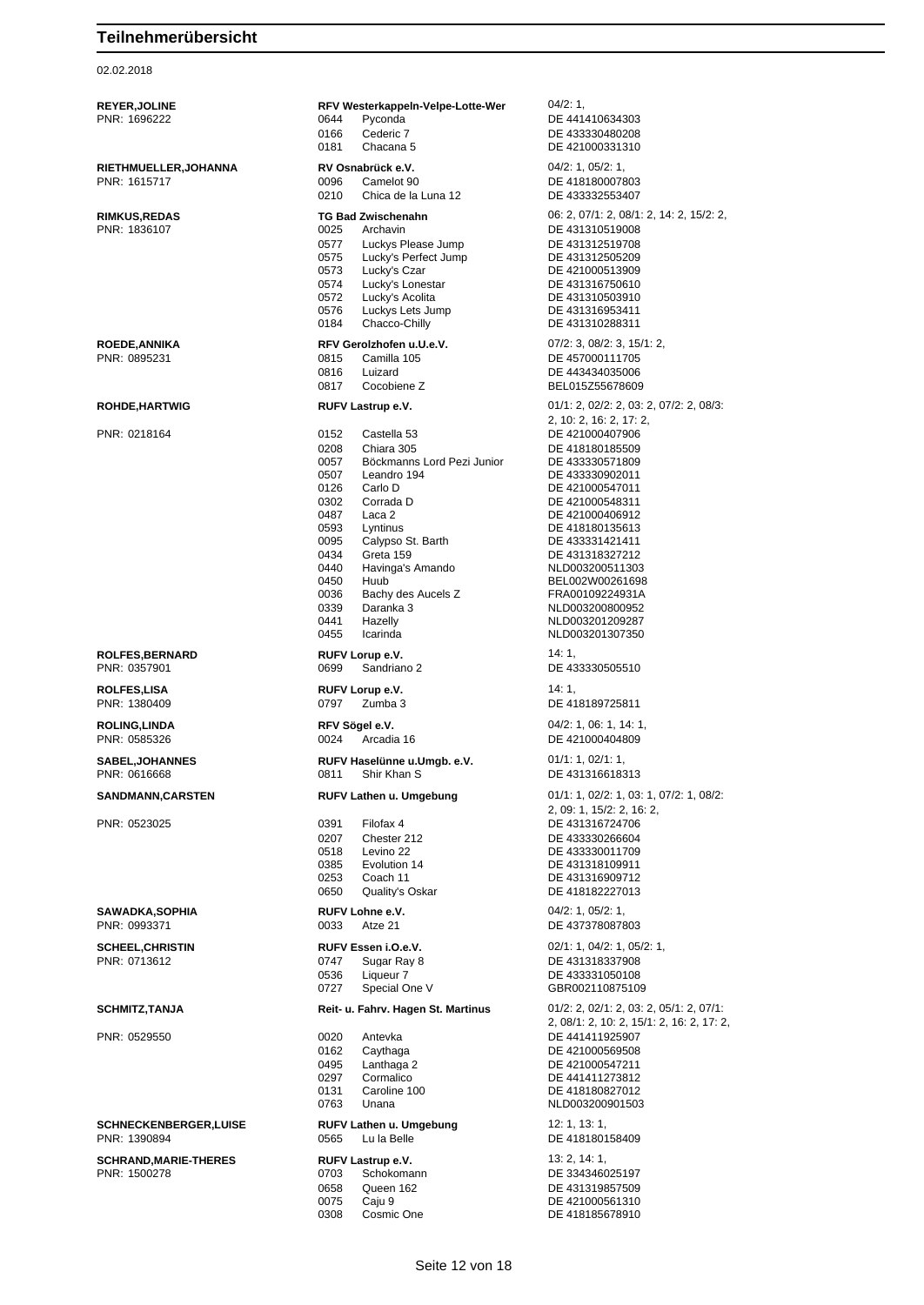02.02.2018

| <b>SCHRANDT, MARCEL</b><br>PNR: 1214947         | <b>RUFV Cloppenburg</b><br>0659<br>Queen Magic 2                                                                                                                                                                                                                                                                                                                                                                                                               | 07/1: 1, 08/1: 1,<br>DE 433330332810                                                                                                                                                                                                                                                                                                                                           |
|-------------------------------------------------|----------------------------------------------------------------------------------------------------------------------------------------------------------------------------------------------------------------------------------------------------------------------------------------------------------------------------------------------------------------------------------------------------------------------------------------------------------------|--------------------------------------------------------------------------------------------------------------------------------------------------------------------------------------------------------------------------------------------------------------------------------------------------------------------------------------------------------------------------------|
| <b>SCHRANDT, MARIE-THERES</b><br>PNR: 0859563   | PSV Löningen-Ehren e.V.<br>Lordano 24<br>0558<br>0255<br>Coco 216<br>0012<br>All I want 5<br>0257<br>Coconut 43<br>0334<br>Dagostino 14<br>0332<br>D'Artagnan 204<br>0700<br>Sanouk R                                                                                                                                                                                                                                                                          | 13: 1, 14: 1,<br>DE 433331362804<br>DE 418180215007<br>DE 433330571509<br>DE 431319503809<br>DE 433330673811<br>DE 433330688711<br>DE 418184007912                                                                                                                                                                                                                             |
| <b>SCHROEDER, DETLEF</b><br>PNR: 0241708        | RFV v. Bismarck Exter e.V.<br>0626<br>One Night Stand 2<br>0761<br>Tuesday 2<br>0023<br>Aragon 478                                                                                                                                                                                                                                                                                                                                                             | 07/1: 1, 09: 1, 10: 1,<br>DE 409090146513<br>NLD008060107406<br>DE 404981014110                                                                                                                                                                                                                                                                                                |
| <b>SCHROEDER, PATRIK-VIKTOR</b><br>PNR: 0551798 | RFZV Ovenstädt e.V.<br>0494<br>Landra 10<br>0695<br>Rubina Royal 5<br>0620<br>Nobel Diamond<br>0049<br>Benjamin Button 5<br>0380<br>Emilio's Jumper                                                                                                                                                                                                                                                                                                            | 09: 1, 11: 2,<br>DE 418180003703<br>DE 433330256904<br>DE 433330330803<br>DE 441411155609<br>NLD003201100942                                                                                                                                                                                                                                                                   |
| <b>SEEBURG, SINA</b><br>PNR: 0427942            | ZRUFV Salzbergen e.V.<br>0018<br>Anatevka 84<br>0172<br>Celectrik                                                                                                                                                                                                                                                                                                                                                                                              | 04/1: 2, 05/1: 2,<br>DE 421000549108<br>DE 433330085209                                                                                                                                                                                                                                                                                                                        |
| <b>SEEGER, KERSTIN</b><br>PNR: 0511017          | RuFV Aschendorf u. Umgeb.<br>0515<br>Let's Fly Number Two                                                                                                                                                                                                                                                                                                                                                                                                      | $04/2$ : 1, $05/2$ : 1, 06: 1,<br>DE 441411431103                                                                                                                                                                                                                                                                                                                              |
| <b>SEILIUS, ALEKSAS</b><br>PNR: 1893080         | RUFV Lastrup e.V.<br>0352<br>Dinan 2<br>0583<br>Lukanec<br>0006<br>Afrika 61<br>0504<br>Lavender Brown<br>0715<br>Skip Rock<br>0595<br>Mackmyra<br>0267<br>Comfort 3<br>0568<br>Lucilectric 12<br>0071<br>Cadillac Jack 5<br>0478<br>Kingston 43<br>0134<br>Carter 10<br>0562<br>Louann<br>0224<br>Chrispo L<br>0641<br>Pretty Lotta L<br>0535<br>Linkwood 3<br>Lincoln <sub>Z</sub><br>0533<br>0362<br>Dream Star d'Argent<br>0604<br>Milky Way de Goedereede | 01/1: 2, 02/1: 2, 03: 2,<br>DE 433330999309<br>DE 421000289510<br>DE 418180065911<br>DE 418180118611<br>DE 433330587812<br>DE 418180277112<br>DE 418180247313<br>DE 418181086013<br>DE 418181086813<br>DE 418180108812<br>DE 418181087313<br>DE 418180219913<br>DE 418189991313<br>DE 418181163712<br>DE 418181087113<br>BEL015Z55727011<br>FRA00113390154J<br>BEL002W00303277 |
| <b>SIEVERS, LENA</b><br>PNR: 0123148            | <b>RUFV Boerger</b><br>Lola Vita<br>0550                                                                                                                                                                                                                                                                                                                                                                                                                       | 04/2: 1, 05/2: 1,<br>DE 433331040707                                                                                                                                                                                                                                                                                                                                           |
| <b>SMIDT, THELKE</b><br>PNR: 1640334            | PferdeSV Ems-Dollart e.V.<br>0205<br>Cherie L                                                                                                                                                                                                                                                                                                                                                                                                                  | 13: 1, 14: 1,<br>DE 431310171209                                                                                                                                                                                                                                                                                                                                               |
| SMITZ, MATTHIAS<br>PNR: 0165623                 | RuFC Dinklage e.V.<br>0571<br>Lucky Pezi                                                                                                                                                                                                                                                                                                                                                                                                                       | 13: 1, 14: 1,<br>DE 433330075208                                                                                                                                                                                                                                                                                                                                               |
| <b>STOLMEIJER, JAN</b><br>PNR: 0866170          | RUFV Isterberg e.V.<br>0227<br>Christmann                                                                                                                                                                                                                                                                                                                                                                                                                      | 06: 1, 14: 1,<br>DE 431310636911                                                                                                                                                                                                                                                                                                                                               |
| STOLMEIJER, KATHRIN<br>PNR: 0570518             | RUFV Isterberg e.V.<br>0527<br>Lilly-Fee 2<br>0363<br>Dree Boeken's Piroschka<br>0212<br>Chica del aire<br>0227<br>Christmann<br>0501<br>Laszlo 87<br>0327<br>Cupido P.<br>0223<br>Chris Balou N<br>0340<br>Darcos Dree Boeken<br>0704<br>Seestern Dree Boeken<br>Unex What a Carnute K<br>0765<br>0374<br><b>Elan 275</b><br>0446<br>Holiday 88<br>Dedicasse du Bois de Buisseret<br>0343                                                                     | 01/2: 1, 02/2: 2, 15/1: 2, 16: 2,<br>DE 433331397104<br>DE 431312304708<br>DE 441410237609<br>DE 431310636911<br>DE 431310190412<br>DE 421000501813<br>DE 433330533713<br>DE 431319621113<br>DE 431319656713<br>NLD003200312836<br>NLD003200903705<br>NLD003201209028<br>BEL007000D46827                                                                                       |
| <b>STOLMEIJER, RUDI</b><br>PNR: 0254175         | RUFV Isterberg e.V.<br>0527<br>Lilly-Fee 2<br>0212<br>Chica del aire<br>0227<br>Christmann<br>0501<br>Laszlo 87<br>0327<br>Cupido P.<br>0223<br>Chris Balou N<br>0340<br>Darcos Dree Boeken<br>0704<br>Seestern Dree Boeken<br>0765<br>Unex What a Carnute K<br>0374<br><b>Elan 275</b>                                                                                                                                                                        | 01/1: 2, 02/1: 1,<br>DE 433331397104<br>DE 441410237609<br>DE 431310636911<br>DE 431310190412<br>DE 421000501813<br>DE 433330533713<br>DE 431319621113<br>DE 431319656713<br>NLD003200312836<br>NLD003200903705                                                                                                                                                                |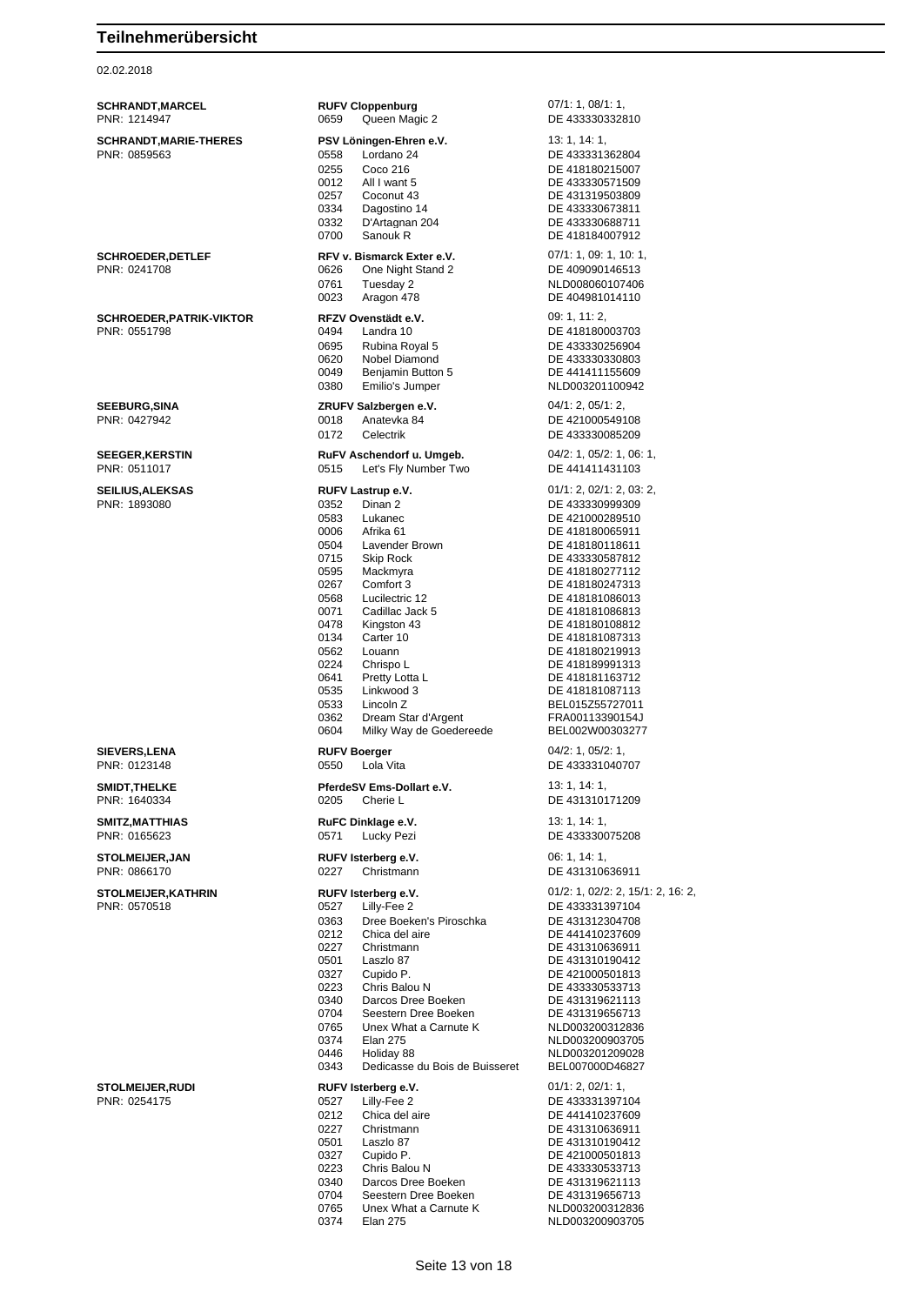#### 02.02.2018

**STOLTE,BARBARA RUFV Lathen u. Umgebung** 13: 1, 13: 1, 13: 1, 19: 1, 15: 1, 15: 1, 16: 1, 16: 1, 16: 1, 16: 1, 16: 1, 16: 1, 16: 1, 16: 1, 16: 1, 16: 1, 16: 1, 16: 1, 16: 1, 16: 1, 16: 1, 16: 1, 16: 1, 16: 1, 16: 1, 16:

**THEYKEN,VERA RFV Doerpen u. Umgebung e.V.** 13: 1, 14: 1,

**TRIEBSCH,CEDRIC-NIKLAS Ammerländer RC v.06 e.V.** 05/2: 1, 07/1: 1, 07/1: 1, 07/1: 1, 07/1: 1, 07/1: 1, 07/1: 1, 07/1: 1, 07/1: 1, 07/1: 07/07 Seven up 42

PNR: 0254175 0446 Holiday 88 NLD003201209028 0343 Dedicasse du Bois de Buisseret BEL007000D46827

0661 Queen Mary 11 DE 441411917604 **STOLTE,BERND RUFV Lathen u. Umgebung** 04/2: 1, 14: 1,

PNR: 1387555 0661 Queen Mary 11 DE 441411917604

0220 Chirac 30 DE 433331703411

PNR: 0414987 0321 Crisu 12 DE 441410736909 0791 Zandor 29 DE 441411553111

**TAMMEN,KARINA RFV Doerpen u. Umgebung e.V.** 13: 1, 14: 1, PNR: 0857829 0261 Collattro DE 433331030310

> PNR: 0495023 0503 Lava Levista DE 441412028103 0678 Quinto 85 DE 421000128911

PNR: 0559502 0370 Edition's Candet DE 421000199604

PNR: 0865964 0570 Lucky Lou 21 DE 421000252108 0307 Cosco Cablo DE 418186731212 0724 Spardoctro NLD003201106265

**THEYKEN,LAURA RFV Doerpen u. Umgebung e.V.** 02/1: 1, 04/1: 1, PNR: 0934054 0570 Lucky Lou 21 DE 421000252108 0307 Cosco Cablo DE 418186731212 0724 Spardoctro NLD003201106265

PNR: 1293290 0570 Lucky Lou 21 DE 421000252108 0307 Cosco Cablo DE 418186731212 0724 Spardoctro NLD003201106265

**THORMAEHLEN,LASSE RV Hoeven e.V.** 08/2: 2, 10: 2, 16: 2, 0671 QuickNick DE 421000522210<br>0354 Divalana DE 421000541411 0354 Divalana DE 421000541411<br>0359 Donna Bella 39 DE 421000586111 0359 Donna Bella 39 DE 421000586111

**TIEBEN,PETER RUFV Rütenbrock u.Umgebung e.V.** 12: 1, 13: 1, PNR: 1719974 0514 Leporello 34 DE 331316951396 0285 Conveni's Chapeau DE 433330483006

0266 Comet 245 DE 421000009310 0489 Ladelund DE 421000144212<br>0110 Caprice 447 DELO02W0020799 0110 Caprice 447 BEL002W00207994

**TIMMER,LEONIE RVV Burg Gretesch e.V.** 04/1: 2, 05/2: 2,

0266 Comet 245 Comet 245 DE 421000009310<br>0110 Caprice 447 Captic Captic CHA BEL002W0020799 **TOEBBEN,FELICIA RUFV Haselünne u.Umgb. e.V.** 13: 1, 14: 1, PNR: 1029771 0676 Quintana 30 DE 433331089405 0628 Paola 224 DE 441410963005

**TOEBBEN,ISABELL RUFV Haselünne u.Umgb. e.V.** 04/1: 1, 05/2: 1, 05/2: 1, 05/2: 1, 05/2: 1, 06/2: 1, 06/2: 1, 06/2: 1, 06/2: 0676 Quintana 30 0676 Quintana 30 DE 433331089405 0628 Paola 224 DE 441410963005

0707 Seven up 42 DE 443430471008

**TROOST,KAIJA RUFV Hubertus B.Bentheim e.V** 13: 1, 14: 1, PNR: 0854967 0523 Lightning mc Queen NLD003200913990

**UHLEN,CHRISTINE RUFV Walchum -Sustrum-Moor** 04/2: 1, 06: 1, PNR: 0330715 0710 Simply 10 DE 431318803806

**URICH,MELANIE RFV Doerpen u. Umgebung e.V.** 04/2: 1, 06: 1, PNR: 1473065 0393 Finest Lady 2 DE 431316877808

PNR: 0730408 0667 Quentin Tarentino DE 418180107005 0175 Cenbalou DE 418180115409<br>0355 Donald 558 DE 431316822511 Donald 558 DE 431316822511 0612 My Moneypenny DE 418180109913 0350 Diarado's Pleasure DE 433330634513 0627 Openheart **FRA00102076479G** 

**STRACK,MARTINA RFV Esterwegen** 13: 1, 14: 2,<br> **PNR**: 0468937 **REXELLENT COMPUSE RATION RATION** 22 **RATION DE** 433330092611 PNR: 0468937 0042 Barneby 32 DE 433330092611 **STUEMPEL,JOERG RUFV Spelle u. Umgebung e.V.** 06: 1, 07/1: 1, 08/1: 1, 10: 1, **TEBBEL,MAURICE RFV Emsbueren e.V.** 08/3: 1, 10: 2, 16: 2, 17: 1, 19. 2, 16: 2, 17: 1, 19. 2, 17: 1, 19. 2, 19. 2, 19. 2, 19. 2, 19. 2, 19. 2, 19. 2, 19. 2, 19. 2, 19. 2, 19. 2, 19. 2, 19. 2, 19. 2, 19. 2, 19. 2, 19. 2, **TERFEHR,MARINA RFV Doerpen u. Umgebung e.V.** 04/2: 1, 05/2: 1, 06: 1, **THEYKEN,CHRISTINA RFV Doerpen u. Umgebung e.V.** 04/1: 1, 05/2: 1, 07/1: 1, DE 421000333006 **TIMMER,LASSE RVV Burg Gretesch e.V.** 04/1: 1, 05/2: 1, PNR: 0949919 0158 Catokia 5 DE 421000279409 DE 418183252710 PNR: 0639023 0158 Catokia 5 DE 421000279409 BEL002W00207994 **VAN HEEL,ARNE RSC Osnabruecker Land e.V.** 01/1: 2, 02/2: 2, 03: 2, 05/1: 2, 07/2: 2, 08/3: 2, 10: 3, 15/2: 1, 16: 2, 17: 2,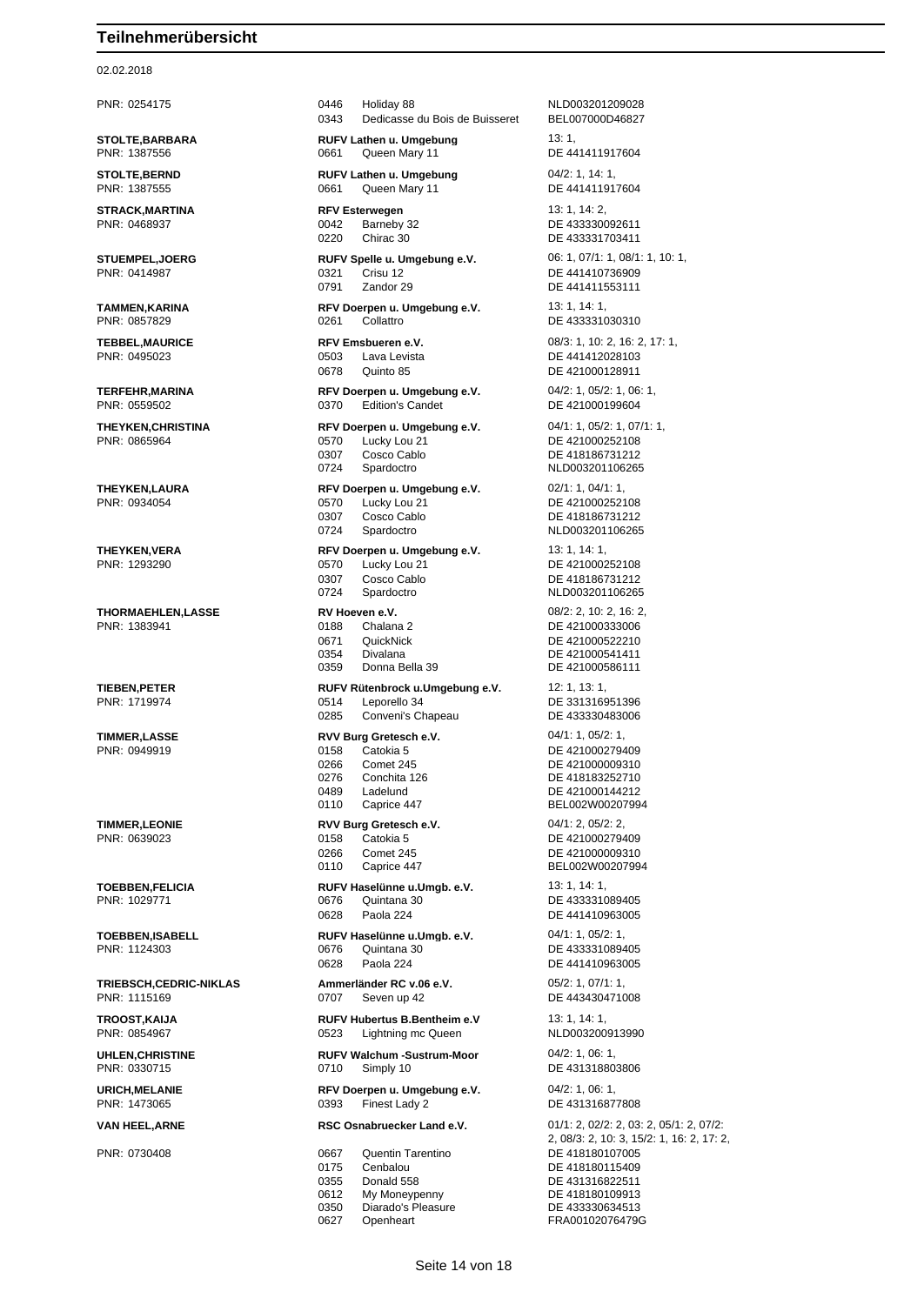| PNR: 0730408                         | 0616<br>Navajo 233                                    | DE 404980014305                                    |
|--------------------------------------|-------------------------------------------------------|----------------------------------------------------|
|                                      | 0756<br>Tiganello                                     | DE 404980011606                                    |
|                                      | 0633<br>Perfect Blue Z<br>0240<br>Clarinette 2        | BEL015Z55723611<br>LUX001000011812                 |
| <b>VASKE,HENRY</b>                   | <b>RG Klein Roscharden</b>                            | 07/2: 2, 08/2: 2, 10: 2, 15/2: 2, 16: 2,           |
|                                      |                                                       | 17:1                                               |
| PNR: 0590772                         | 0236<br>Ciquest S                                     | DE 431313904004                                    |
|                                      | 0673<br>Quinaro 3<br>0123<br>Carla Luna               | DE 433330316402<br>DE 421000034210                 |
|                                      | 0454<br>I know it                                     | DE 433330398310                                    |
|                                      | 0548<br>Lohengrin 92                                  | DE 418180109511                                    |
|                                      | 0053<br>Bingo 193                                     | DE 418184003212                                    |
|                                      | 0198<br>Chateau Lafite 3                              | DE 433332077711                                    |
|                                      | 0492<br>Landliebe 58                                  | DE 433330535012                                    |
|                                      | 0026<br>Arctic Light 3                                | DE 418180170112                                    |
|                                      | 0552<br>Look at me RP                                 | DE 418182019913                                    |
|                                      | 0035<br>Aventador S<br>0618<br>Nilson 28              | DE 418180780413<br>DE 418182553313                 |
|                                      | 0109<br>Capri 112                                     | DE 433330631712                                    |
|                                      | 0311<br>Countrywoman                                  | DE 433330016113                                    |
|                                      | 0751<br>Sunset Strip 2                                | DE 431312359912                                    |
|                                      | 0435<br>Gut Neuenhofs Copyright                       | DE 441411038412                                    |
|                                      | 0666<br>Queeny 104                                    | DE 433330299913                                    |
| <b>VEER, HENDRIK VAN DER</b>         | Waldreitschule e.V. Dötlingen                         | 08/1: 2, 10: 2, 11: 1, 16: 2, 17: 2,               |
| PNR: 0219468                         | 0566<br>Lucano 10                                     | DE 433330604108                                    |
|                                      | 0294<br>Corentin 3                                    | DE 433330689209                                    |
|                                      | 0517<br>Levi M                                        | DE 433330733210                                    |
|                                      | 0127<br>Carlo M                                       | DE 433331611410                                    |
| <b>VISSCHER,DIRK</b>                 | FRV Filsum u. Umgeb. e.V.                             | 02/1: 2, 03: 2, 04/1: 1,                           |
| PNR: 0181157                         | 0483<br>La Grafina                                    | DE 431319717609                                    |
|                                      | 0161<br>Cayman 46                                     | DE 431316885809                                    |
|                                      | 0040<br>Barbossa 3                                    | DE 431310769912                                    |
|                                      | 0730<br>Sputnik 113                                   | DE 431312502612                                    |
| <b>VISSCHER, JANNE</b>               | FRV Filsum u. Umgeb. e.V.                             | 15/1: 2, 16: 2,                                    |
| PNR: 1478493                         | 0281<br>Contessa 135                                  | DE 431319813503                                    |
|                                      | 0483<br>La Grafina<br>0730                            | DE 431319717609<br>DE 431312502612                 |
|                                      | Sputnik 113                                           |                                                    |
| <b>VOIGT,REBECCA</b><br>PNR: 0556528 | RV Frisia e.V. Friedrichskoog                         | 04/2: 1, 05/2: 1,                                  |
|                                      |                                                       |                                                    |
| <b>VOLMER,LARS</b>                   | ZRFV Legden e.V.                                      | 07/2: 2, 08/3: 2, 09: 1, 10: 2, 11: 1,             |
|                                      |                                                       | 15/2: 2, 16: 2, 17: 2,                             |
| PNR: 0955927                         | 0632<br>Peppi N.W.                                    | DE 441410952306                                    |
|                                      | 0597<br>Maja H                                        | DE 433330370307                                    |
|                                      | 0084<br>Calippa W<br>0011<br>Alisa 45                 | DE 410101040707<br>DE 421000242708                 |
|                                      | 0505<br>Lavinja S                                     | DE 441411957308                                    |
|                                      | 0139<br>Casipaccio                                    | DE 421000030610                                    |
|                                      | 0649<br>Quality Time 4                                | DE 431310384910                                    |
|                                      | 0532<br>Limited Edition S                             | DE 441410137809                                    |
|                                      | 0064<br>Burbay                                        | DE 433331777910                                    |
|                                      | 0215<br>Chicitito                                     | DE 456570297910                                    |
|                                      | 0754<br><b>Tam Tam Semilly</b><br>0016<br>Ambitious B | FRA00107361828M<br>IRL414005030897                 |
|                                      | 0426<br>Golisa                                        | NLD003201101876                                    |
|                                      |                                                       |                                                    |
| <b>VOSKAMP,HEINO</b><br>PNR: 0182564 | PferdeSV Ems-Dollart e.V.<br>0192<br>Changador        | 04/2: 1, 05/2: 1, 06: 1, 09: 1,<br>DE 410101201100 |
|                                      |                                                       |                                                    |
| <b>VOSKORT,GINA</b>                  | RFV Greven e.V.                                       | $04/2$ : 2, $05/2$ : 1,                            |
| PNR: 0511141                         | 0657<br>Queen 121<br>0112<br>Captain Jack 35          | DE 418180080603<br>DE 433330664606                 |
|                                      |                                                       |                                                    |
| <b>WANG, YUNYUN</b>                  | RUFV Isterberg e.V.                                   | 05/2: 2, 06: 2, 15/1: 1,                           |
| PNR: 1842374                         | 0599<br>Meddalist                                     | DE 487871413302                                    |
|                                      | 0765<br>Unex What a Carnute K<br>0637<br>Power Ball 2 | NLD003200312836<br>IRL414004576415                 |
|                                      |                                                       |                                                    |
| <b>WARGERS, JANA</b>                 | RFV Greven e.V.                                       | 01/2: 1, 02/2: 1, 03: 1,                           |
| PNR: 0780673                         | 0779<br>Vico 71                                       | DE 418180134812                                    |
|                                      | 0709<br>SIG Chiari                                    | DE 418180218612                                    |
| <b>WEDEL,ELLEN</b>                   | RFV Sögel e.V.                                        | 06: 1, 13: 1, 14: 1,                               |
| PNR: 1639652                         | 0382<br>Estrella 96                                   | DE 431319400412                                    |
| <b>WEGENER, ANDREAS</b>              | RV Lembruch e.V.                                      | $01/1: 1, 02/1: 2, 03: 1, 07/1: 1, 08/1:$          |
|                                      |                                                       | 2, 10:1,                                           |
| PNR: 0367589                         | 0141<br>Caspar blue                                   | DE 433330422208                                    |
|                                      | 0229<br><b>Chuck Norres</b><br>0157<br>Catjall        | DE 433331638509<br>DE 433330476811                 |
|                                      | 0392<br>Filouet                                       | DE 418185016812                                    |
|                                      | 0630<br>Paul Popey                                    | DE 418180014113                                    |
| <b>WEINANS, MARIE</b>                | RUFV Rütenbrock u.Umgebung e.V.                       | 12:1,                                              |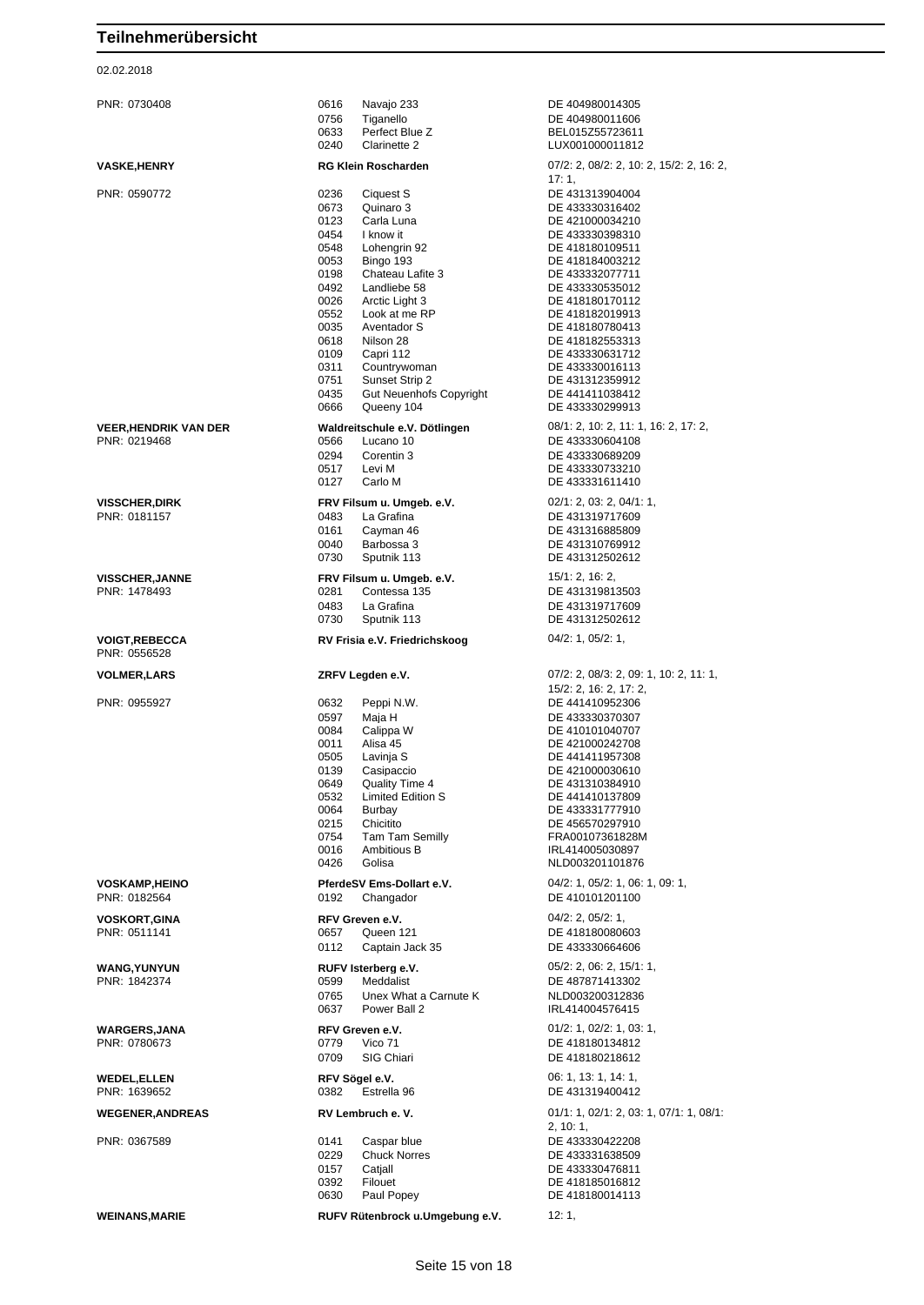| PNR: 1418312                      | 0399<br>Florissa 4                                   | DE 441411635710                           |
|-----------------------------------|------------------------------------------------------|-------------------------------------------|
| <b>WENKE,NINA</b><br>PNR: 1178422 | RFV Sögel e.V.<br>0427<br>Gomez 23                   | 12: 2, 13: 1,<br>DE 431310559913          |
|                                   |                                                      |                                           |
| <b>WERNKE,JAN</b><br>PNR: 0530291 | RSC Handorf-Langenberg e.V.<br>0660<br>Queen Mary 10 | 15/2: 3, 16: 3, 17: 2,<br>DE 421000085402 |
|                                   | 0405<br><b>Forry Deluxe</b>                          | DE 431312338805                           |
|                                   | 0561<br>Lorelli                                      | DE 433331391200                           |
|                                   | 0615<br>Nashville HR                                 | DE 418180567106                           |
|                                   | 0269<br>Coming Up                                    | DE 421000011006                           |
|                                   | 0537<br>Little Crazy Jumper                          | DE 431310157407                           |
|                                   | 0771<br>Vabio 2                                      | DE 431317217107                           |
|                                   | 0284<br>Contrada 2                                   | DE 433330539308                           |
|                                   | 0681<br>Quitefire                                    | DE 418180039409                           |
|                                   | 0086<br>Call me Baby Blue<br>0149<br>Cassina 73      | DE 431316826009<br>DE 421000575809        |
|                                   | 0646<br>Qnudsen                                      | DE 421000220810                           |
|                                   | 0171<br>Celebration 50                               | DE 431310059910                           |
|                                   | 0664<br>Queenessa Verdi                              | DE 431310006610                           |
|                                   | 0176<br>Cenina                                       | DE 433331108809                           |
|                                   | 0315<br>Crabat 8                                     | DE 441411233710                           |
|                                   | 0643<br>Pur Boy WK                                   | DE 433330291310                           |
|                                   | 0329<br>Curt 18                                      | DE 441411610508                           |
|                                   | 0113<br>Captain Jack 65                              | DE 441411483511                           |
|                                   | 0775<br>Vancetta                                     | DE 431310042012                           |
|                                   | 0662<br>Queen Rubin 5                                | NLD003200610453                           |
| WERNKE,PIA                        | RSC Handorf-Langenberg e.V.                          | 15/1: 2, 16: 1,                           |
| PNR: 0530290                      | 0561<br>Lorelli                                      | DE 433331391200                           |
|                                   | 0269<br>Coming Up                                    | DE 421000011006                           |
|                                   | 0537<br>Little Crazy Jumper                          | DE 431310157407                           |
|                                   | 0284<br>Contrada 2                                   | DE 433330539308                           |
|                                   | 0142<br>Caspari 31<br>0171<br>Celebration 50         | DE 433331093509<br>DE 431310059910        |
|                                   | 0664<br>Queenessa Verdi                              | DE 431310006610                           |
|                                   | 0665<br>Queenessa Verdii                             | DE 431310242411                           |
| <b>WESTERHOLT,AREND</b>           | RUFV Lastrup e.V.                                    | $01/1: 2, 02/2: 2, 03: 2, 05/1: 2, 07/1:$ |
|                                   |                                                      | 2,08/2:1,                                 |
| PNR: 0855885                      | 0786<br>Watch Out 8                                  | DE 418181517409                           |
|                                   | 0301<br>Cornstein                                    | DE 456370101310                           |
|                                   | 0701<br>Saphira 225                                  | DE 433330691911                           |
|                                   | 0560<br>Lorella 9                                    | DE 433330692011                           |
|                                   | 0173<br>Celesta 23                                   | DE 433330690911                           |
|                                   | 0306<br>Corzet                                       | DE 433330688710                           |
|                                   | 0546<br>Locita<br>0270<br>Compagnon 12               | DE 433330689210<br>DE 418180190811        |
|                                   | 0586<br>Lupo B                                       | DE 431310729911                           |
|                                   | 0061<br><b>Botakara</b>                              | DE 433330181912                           |
|                                   | 0473<br>Junior 152                                   | DE 433331607212                           |
|                                   | 0685<br>Qutaira                                      | DE 433330178913                           |
|                                   | 0290<br>Corado 113                                   | DE 433330591613                           |
|                                   | 0543<br>Littlefoot 48                                | DE 433332018913                           |
|                                   | 0767<br>Uno 52                                       | NLD003201108619                           |
|                                   | 0367<br>Edarco                                       | BEL002W00304455                           |
| <b>WEWER,MERLE</b>                | PSV Löningen-Ehren e.V.                              | $01/2$ : 2, $02/1$ : 2, 03: 2,            |
| PNR: 0814558                      | 0718<br>Snipes                                       | DE 431315101207                           |
|                                   | 0596<br>Magic Mick                                   | DE 421000062111                           |
|                                   | 0111<br>Captain Hero                                 | DE 441411433811                           |
|                                   | 0383<br><b>Eternal Fire</b>                          | DE 473730551712                           |
|                                   | 0463<br>It's just Me<br>0617<br>Nickleby             | DE 421000205313<br>DE 441411388413        |
|                                   |                                                      |                                           |
| WIEKING DR.,MICHAEL               | <b>RUFV Haren-Ems</b>                                | 04/2: 1, 05/2: 1, 06: 1, 13: 2, 14: 1,    |
| PNR: 0271776                      | Cassy 75<br>0151                                     | DE 431314906005                           |
|                                   | 0105<br>Cantara 85                                   | DE 431312512209                           |
| WILHELMS,MAREN                    | RUFV Tammingaburg e.V.                               | 04/1: 2, 05/2: 1,                         |
| PNR: 0801511                      | 0481<br>La Fee 24                                    | DE 431319105808                           |
|                                   | 0721<br>So Nice 6                                    | DE 431319104609                           |
|                                   |                                                      |                                           |
| <b>WILLEN,PAULINE</b>             | PSV Löningen-Ehren e.V.                              | 15/1:1,                                   |
| PNR: 1385693                      | 0534<br>Lindsey Vonn 2                               | DE 433330247009                           |
|                                   | 0594<br>Mac Cain H WE                                | DE 435350160310                           |
| <b>WILLOH,TOBIAS</b>              | RFV Sögel e.V.                                       | $04/2$ : 2, $05/2$ : 2,                   |
| PNR: 1700757                      | 0008<br>Agrano                                       | DE 433330637709                           |
|                                   | 0762<br>Ufastar                                      | DE 431318800210                           |
|                                   | San Remo 114<br>0697                                 | DE 404989271109                           |
| <b>WILMES,JAN</b>                 | RUFV Haselünne u.Umgb. e.V.                          | 03: 1, 04/2: 1,                           |
| PNR: 1014478                      | Lui 92<br>0582                                       | DE 433330342911                           |
|                                   | 0415<br>Gennaia 2                                    | DE 418182573712                           |
|                                   | 0384<br>Etienne 141                                  | DE 418180210713                           |
| <b>WINKELER,WILHELM</b>           | RuFV Löningen-Böen-Bunnen v.1927                     | 08/3: 2, 10: 3, 11: 1, 16: 3, 17: 2,      |
| PNR: 0373933                      | 0119<br>Caravaggio 9                                 | DE 431319877305                           |
|                                   |                                                      |                                           |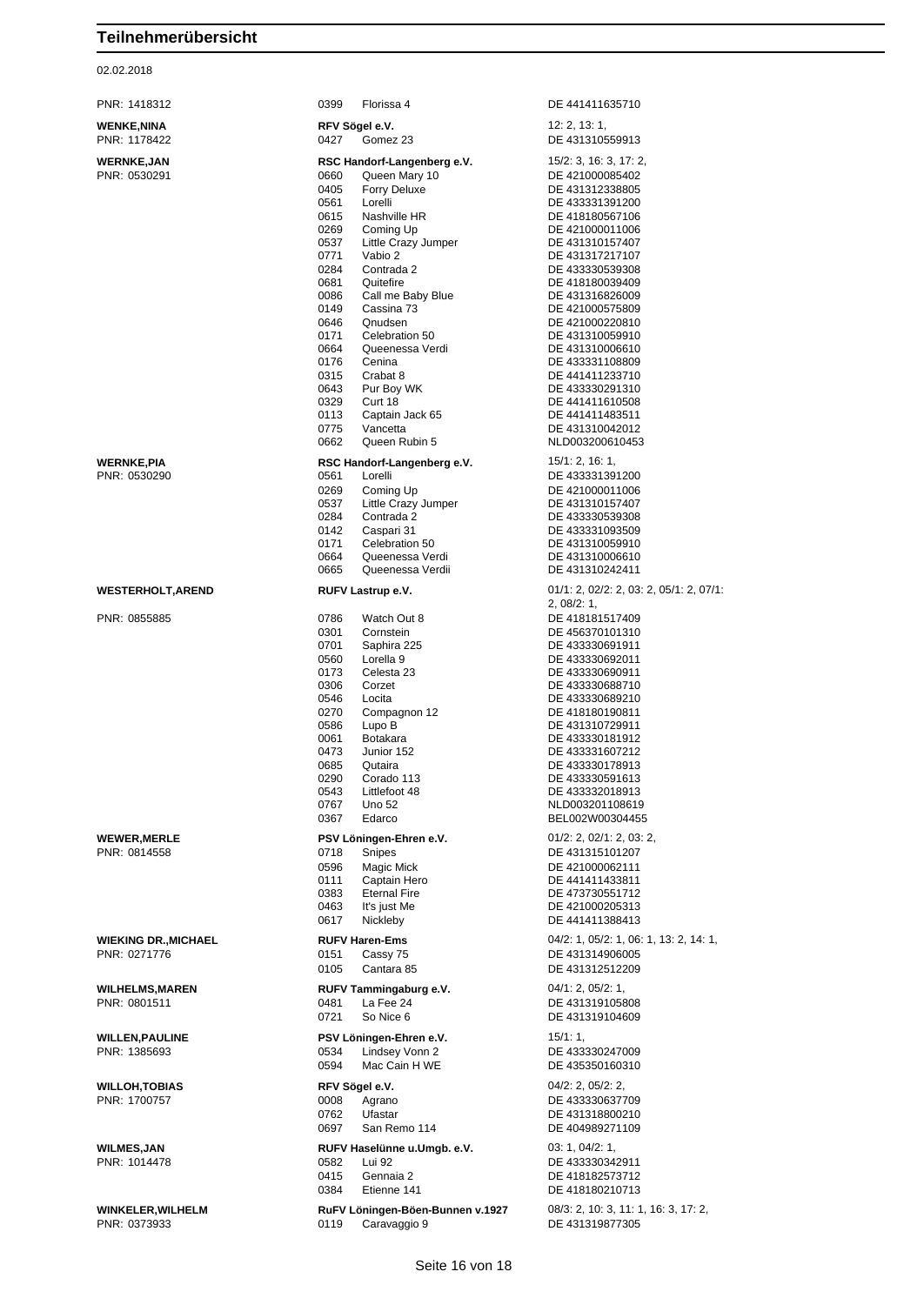| PNR: 0373933                     | 0672<br>Quiet Magic<br>0093<br>Caluna 18<br>0600<br>Melody 194<br>0177<br>Centarew<br>0347<br>Diagonal 4<br>0611<br>My Girl 52<br>0479<br>Korsika 62<br>0019<br>Annabell 508<br>0475<br>Kaya 43<br>0054<br>Blue Eye 25<br>0245<br>Clicquot 10<br>0346<br>Desperado AM<br>0690<br>Rigolo des Moitiers<br>0369<br>Edison D.N.                                                                                                                                        | DE 433331655804<br>DE 441410283606<br>DE 421000193610<br>DE 418184050611<br>DE 431310653210<br>DE 431316782512<br>DE 418184007312<br>DE 418184006912<br>DE 418184007412<br>DE 418184001912<br>DE 431310565713<br>NLD003200803500<br>FRA00105021815E<br>NLD003200909697                                                                                                                                                              |
|----------------------------------|--------------------------------------------------------------------------------------------------------------------------------------------------------------------------------------------------------------------------------------------------------------------------------------------------------------------------------------------------------------------------------------------------------------------------------------------------------------------|-------------------------------------------------------------------------------------------------------------------------------------------------------------------------------------------------------------------------------------------------------------------------------------------------------------------------------------------------------------------------------------------------------------------------------------|
| WITT,JANA<br>PNR: 0628458        | RFV Diek-Bassum e.V.<br>0047<br>Bella-Gina W<br>0045<br><b>Beauty Balou</b><br>0121<br>Carl Otto 2<br>0244<br>Clementine G<br>0614<br>Napoleon 488<br>0319<br>Crisette 3<br>0305<br>Corvina 11                                                                                                                                                                                                                                                                     | $01/2$ : 3, $02/1$ : 2, $04/1$ : 2,<br>DE 431310390711<br>DE 473730565412<br>DE 421000096712<br>DE 433330284212<br>DE 421000114813<br>DE 418180120713<br>HUN199CD1017100                                                                                                                                                                                                                                                            |
| WOELK,ERIKA<br>PNR: 1568790      | RuFV Löningen-Böen-Bunnen v.1927<br>0675<br>Quinntina 2<br>0283<br>Contessa 218                                                                                                                                                                                                                                                                                                                                                                                    | 06: 1, 07/1: 1, 13: 1, 14: 1,<br>DE 433330289211<br>DE 433330292712                                                                                                                                                                                                                                                                                                                                                                 |
| WOERTGE,KAI<br>PNR: 0730496      | RV Oberscheld e.V.<br>0807<br>Will be Especiale                                                                                                                                                                                                                                                                                                                                                                                                                    | 11:1,<br>NLD003200308656                                                                                                                                                                                                                                                                                                                                                                                                            |
| WOLKE,DANIEL                     | RUFV Lastrup e.V.                                                                                                                                                                                                                                                                                                                                                                                                                                                  | 01/1: 2, 02/2: 2, 05/1: 2, 07/2: 2, 08/2:                                                                                                                                                                                                                                                                                                                                                                                           |
| PNR: 0483357                     | 0395<br>Flagrant Verde<br>0558<br>Lordano 24<br>0265<br>Comeback 32<br>0669<br>Question de Vitesse<br>Consandro<br>0279<br>0012<br>All I want 5<br>0294<br>Corentin 3<br>0508<br>Legolas 190<br>0259<br>Colas<br>0125<br>Carlo 454<br>0221<br>Chloe 25<br>0431<br>Gräfin Andorra OLD<br>0375<br>Ellablue PS<br>0602<br>Mesandra PS<br>0774<br>Van Harten<br>0242<br>Clayton's Angel<br>0553<br>Lord Geno<br>0132<br>Carolio<br>0588<br>Lyandra 4<br>0790<br>Zamier | 2, 09: 1, 10: 2, 15/2: 2, 16: 2, 17: 2,<br>DE 418180132006<br>DE 433331362804<br>DE 418180672809<br>DE 418181530409<br>DE 433330339609<br>DE 433330571509<br>DE 433330689209<br>DE 418180032010<br>DE 433330718010<br>DE 418180015311<br>DE 421000092412<br>DE 418180035211<br>DE 418185036512<br>DE 418185018912<br>DE 433330021012<br>DE 418182213912<br>DE 418180211313<br>DE 418181325113<br>DE 418180041313<br>DE 404980025304 |
| <b>WOLTERS,INES</b>              | <b>TG Bad Zwischenahn</b>                                                                                                                                                                                                                                                                                                                                                                                                                                          | $01/2$ : 1, $02/1$ : 2, $04/1$ : 2, $05/1$ : 2, $07/1$ :<br>1,08/1:1,                                                                                                                                                                                                                                                                                                                                                               |
| PNR: 0253630                     | 0728<br>Spirit of Ecstasy 2<br>0647<br>Quadron<br>0732<br>Stacostar PS<br>0195<br>Charly 1643<br>0314<br>Cover me                                                                                                                                                                                                                                                                                                                                                  | DE 431310198509<br>DE 433330275210<br>DE 418180148311<br>DE 431319402313<br>DE 418180113113                                                                                                                                                                                                                                                                                                                                         |
| WORMSTALL,JAN<br>PNR: 0703358    | Reit-Sport-Club Buchenhof e. V.<br>0645<br>Qimba Rubin<br>0009<br>Aida Diva 2<br>0211<br>Chica de la Sola                                                                                                                                                                                                                                                                                                                                                          | 07/2: 1, 08/2: 1, 17: 1,<br>DE 433330363505<br>DE 427270592307<br>DE 431310450010                                                                                                                                                                                                                                                                                                                                                   |
| WULFERS,KATHARINA                | RUFV Lastrup e.V.                                                                                                                                                                                                                                                                                                                                                                                                                                                  | 01/2: 2, 02/2: 2, 03: 2, 07/2: 2, 08/3:                                                                                                                                                                                                                                                                                                                                                                                             |
| PNR: 0482865                     | 0152<br>Castella 53<br>0208<br>Chiara 305<br>0674<br>Quindorina<br>0507<br>Leandro 194<br>0538<br>Little Heika<br>0126<br>Carlo D<br>0302<br>Corrada D<br>0360<br>Doodle W<br>0487<br>Laca 2<br>0440<br>Havinga's Amando<br>0450<br>Huub<br>0036<br>Bachy des Aucels Z<br>0339<br>Daranka 3<br>0441<br>Hazelly<br>0455<br>Icarinda                                                                                                                                 | 2, 10: 2, 16: 2, 17: 2,<br>DE 421000407906<br>DE 418180185509<br>DE 433330106510<br>DE 433330902011<br>DE 418180117311<br>DE 421000547011<br>DE 421000548311<br>DE 418180059912<br>DE 421000406912<br>NLD003200511303<br>BEL002W00261698<br>FRA00109224931A<br>NLD003200800952<br>NLD003201209287<br>NLD003201307350                                                                                                                |
| ZEPPENFELD,JOERG<br>PNR: 0266341 | RFV Doerpen u. Umgebung e.V.<br>0474<br>Kassiopaia 3<br>0213<br>Chicago 183                                                                                                                                                                                                                                                                                                                                                                                        | 05/1: 1, 07/2: 1, 08/2: 1, 15/2: 1, 16: 1,<br>DE 437378029202<br>DE 433331030410                                                                                                                                                                                                                                                                                                                                                    |